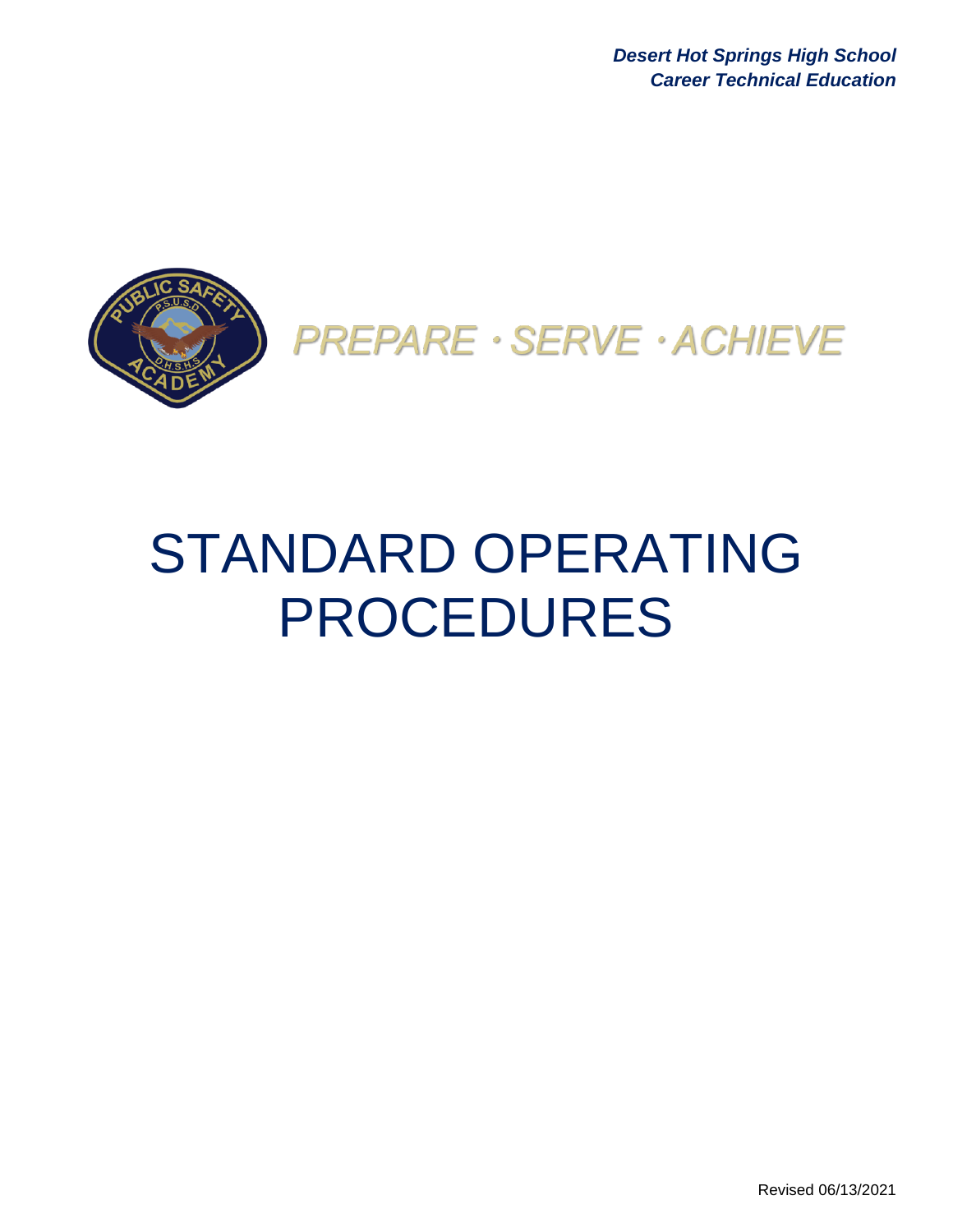

# TABLE OF CONTENTS

| <b>Address</b>               | $\overline{2}$ |
|------------------------------|----------------|
| Social Media                 | $\overline{2}$ |
| Introduction                 | 3              |
| 1.0 General Information      | 4              |
| 2.0 Courses & Details        | 4              |
| 3.0 Chain of Command         | 6              |
| 4.0 Uniform & Appearance     | 6              |
| 5.0 Evaluation & Performance | 7              |
| 6.0 Discipline               | 8              |
| 7.0 Demeanor                 | 9              |
| 8.0 Miscellaneous            | 9              |
| Appendix                     | $12 - 22$      |

# ADDRESS

Desert Hot Springs High School 65850 Pierson Boulevard, Desert Hot Springs, CA 92240 (760) 288-7000 www.psusd.us/dhshs

Public Safety Academy Classroom 1301 (760) 288-7000 #4032903

# SOCIAL MEDIA

Website: www.psadhshs.org Facebook: PSA DHSHS Instagram: @psa\_dhshs Twitter: @psadhshs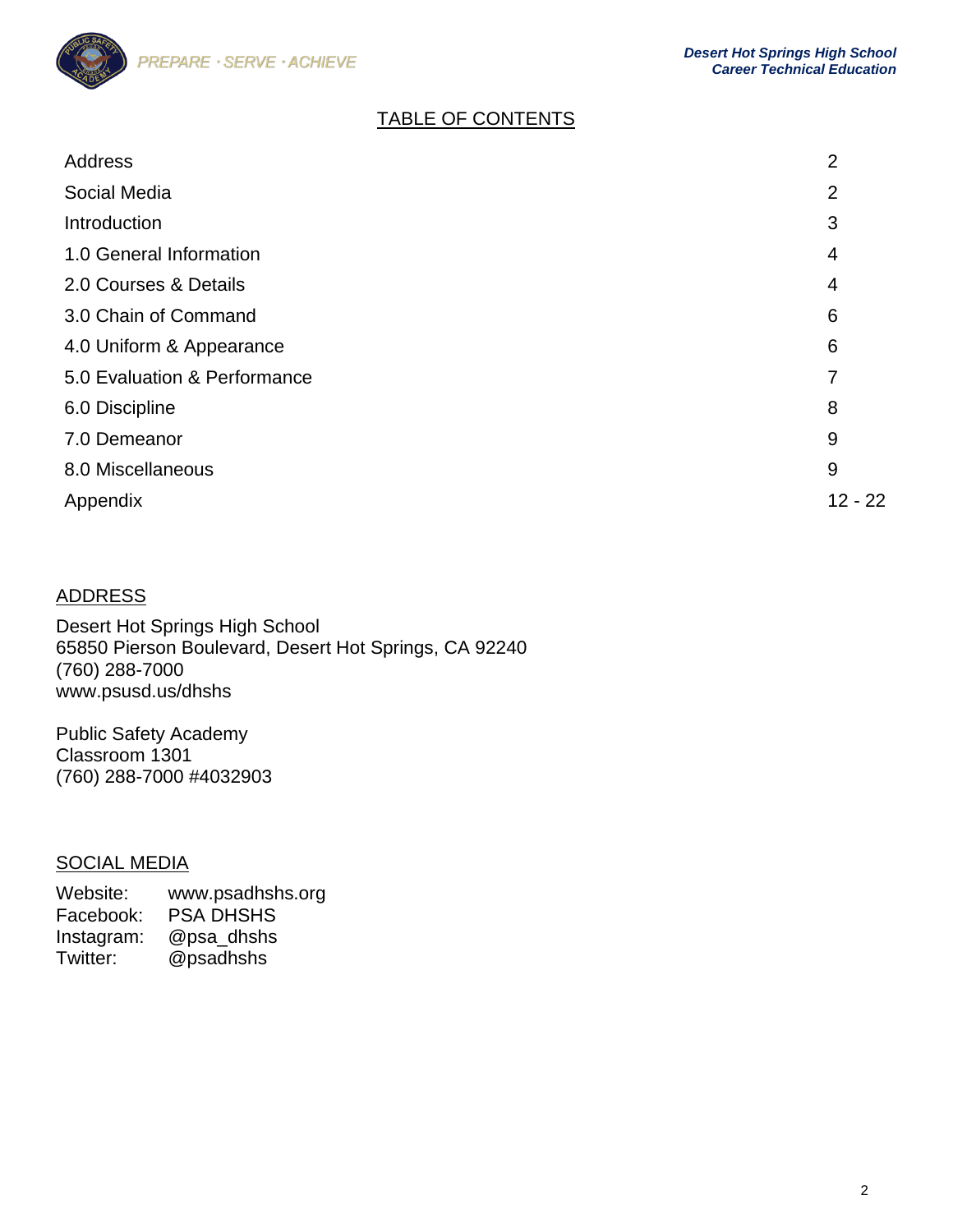

Dear Cadets and Parents/Guardians,

The goal of the Public Safety Academy is to provide a safe learning environment to grow as a person, graduate on time, and to be prepared for the future. We cannot achieve this goal without you. We understand that you and your family have a life outside of DHSHS and PSA. For us to work together, we need communication, commitment, and trust.

PSA is a college and career academy for students interested in police, fire, and emergency medical services (pre-hospital care) that began in 2011 and added the 9th grade in 2014. The academy is academically, physically, and emotionally challenging to ensure those that complete the academy can be successful in public safety and in life. This requires dedication, self-control, and a positive attitude. There is no greater reward then knowing that when you do your job, you make a powerful impact on people's lives by enhancing the quality of life on our campus and throughout our community.

PSA instruction includes the use of police, fire, and medical equipment. You are expected to participate in certifications, community service, competitions, field trips, mentorships and internships, physical training (including the use of an obstacle course), and ride-alongs with public safety personnel. You will receive experience in crowd control, security, emergencies, and in the training of other students and adults. Cadets certified in First Aid/CPR/AED and Community Emergency Response Team are also expected to assist, under adult supervision, at disasters and/or emergencies.

You have voluntarily agreed to participate in this academy and your acceptance and continued enrollment is both a privilege and a commitment. These Standard Operating Procedures (SOP) are aligned with our PSA grant requirements and public safety standards because of the required maturity, physical expectations, professionalism, and sensitivity of this career. This SOP, along with other documents and instructor syllabi, exist to ensure a positive, safe, and relevant learning environment that prepares you for success in PSA's Career Technical Education (CTE) and academic courses, as well as post-high school college and/or career opportunities.

We, the PSA Team, have volunteered for the academy and care about your success. We ask for your assistance to ensure the PSA Standard Operating Procedures are followed, school is attended daily, and all course assignments are completed.

Thank you for choosing the Public Safety Academy and we look forward to working together.

**Sincerely** *PSA Staff*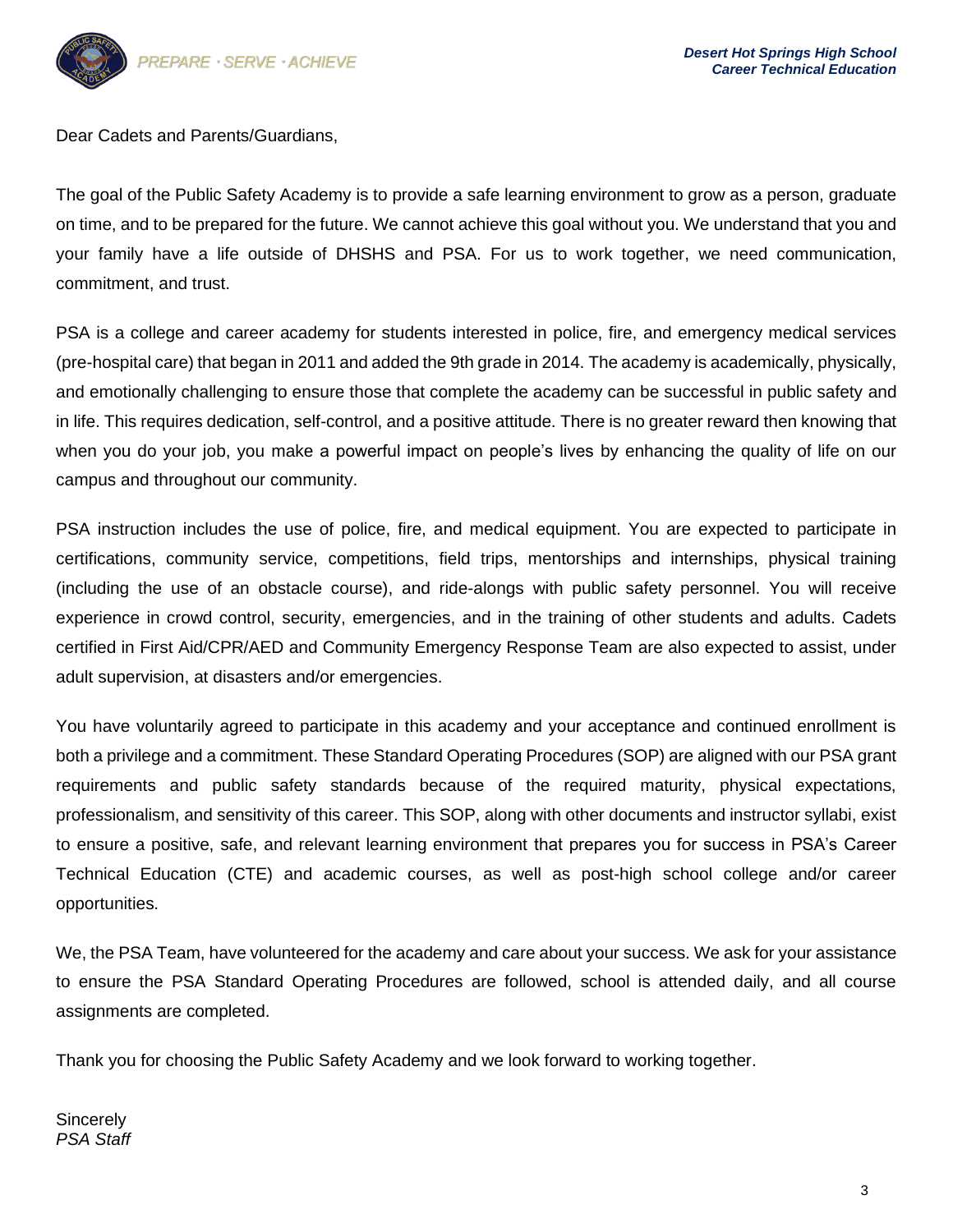

## 1.0 GENERAL INFORMATION

## 1.1 Academy (PSA Grant)

The Public Safety Academy (#11033) is govern and funded by the California Partnership Academies (CPA) grant through the California Department of Education [\(CA Education Code 54690-54697\)](https://leginfo.legislature.ca.gov/faces/codes_displaySection.xhtml?sectionNum=54690.&lawCode=EDC). (Refer to Appendix: Cadet Agreement)

# 1.2 Purpose (PSA Grant)

The purpose of the California Partnership Academies is to prepare students to graduate high school on time with knowledge and skills necessary for post-secondary college and career opportunities. This occurs through the three-year (10<sup>th</sup>-12<sup>th</sup>) career focused school-within-a-school program with integrated academic and career technical education, a committed team of teachers, and active business and post-secondary partnerships.

### 1.3 Mission Statement (Industry Standards)

The mission of the Public Safety Academy, in collaboration with our business partners, is to provide experiences that ensure each cadet graduates high school with character, knowledge, empathy, communication, and problem-solving skills necessary to meet public safety requirements.

## 1.4 Advisory Committee (PSA Grant)

PSA is required to have an Advisory Committee comprised of industry partners and representatives from public safety, colleges and universities, cadets, parents/guardians, PSUSD, DHSHS, and PSA. This committee participates in annual meetings and assists with the development of curriculum, field trips, guest speakers, equipment, and financial accountability. Cadets and parents/guardians from each grade level are encouraged to become members of our Advisory Committee.

## 1.5 **Industry Terms** (Industry Standards)

PSA refers to each PSA student as "CADET" because the term refers to a student who is in training prior to entering public safety as a professional.

Teachers will be referred to as "INSTRUCTOR".

## 2.0 COURSES & DETAILS

## 2.1 Courses (PSA Grant, DHSHS Policy, and Industry Standards)

PSA courses allow you to meet the PSA grant requirements, be A-G California State University and University of CA (CSU and UC) compliant, and when applicable earn dual enrollment college credit. (Refer to Appendix: Course Sequence)

2.2 Cadet Details (DHSHS Policy, Industry and CTE Standards 2.0, 3.0, 5.0, 7.0-10.0, A1.0, A2.0, A4.0-A6.0, B1.0-B4.0) Cadets Details are modeled after the Recruit Details (ranks) used in public safety academies and are assigned for leadership purposes and are intended to accomplish specific assignments. This is an honor and a privilege.

- a. Minimum qualifications for a Cadet Detail position include adherence to this SOP, and academic, industry, and personal integrity.
- b. Cadets are appointed by the PSA Staff after an evaluation, which may include an essay and oral interview. In certain circumstances, the PSA Coordinator(s) may appoint cadets to vacant positions.
- c. Cadets will follow the duties listed under their position and other duties as assigned by PSA Staff.
- d. Cadets are to lead by example and fulfill their duties to the best of their ability.
- e. Cadets are expected to be courteous and respectful.
- f. Cadet Details are "at will" (may be replaced at any time).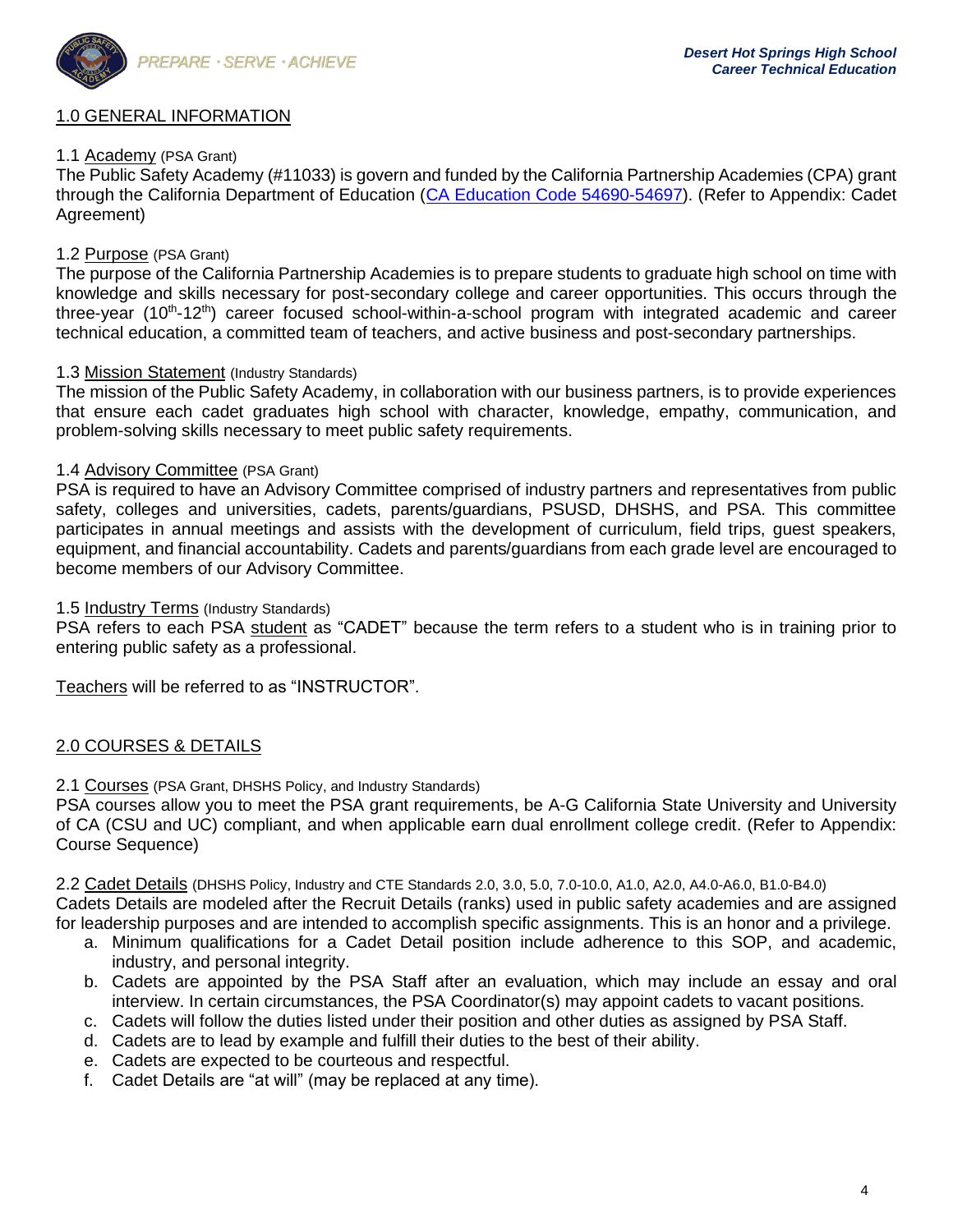

**Class Leader** - Carries out assignments/directions from PSA Staff. Duties include:

- a. Obtain the class folder or binder prior to the beginning of class.
- b. Ensure that the class is prepared for instruction, inspection, physical training, etc., as per the instructor.
- c. Report the daily attendance (absences and/or tardies).
- d. Assist with all audio/visual equipment.
- e. Form up the cadets for inspection, events, etc.
- f. Assign cadets, as needed, for the proper care and organization of the classroom.

**Assistant Class Leader** - Carries out assignments/directions from the PSA Staff and Class Leader. Duties include:

- a. Assume the responsibilities of the Class Leader in their absence.
- b. Turn in all documents from cadets, as per the instructor.
- c. If needed, distribute handout material prior to instruction and maintain copies for absent cadets.
- d. Obtain and return all equipment.
- e. As needed, write on the whiteboard the Guest Speaker's Name, Rank/Title, and Agency.

**Squad Leader(s)** - Ensures accountability of the squad at the direction of the Class or Assistant Class Leader. Will assist the Class and/or Assistant Class Leader in carrying out assignments/directions from the PSA Staff. Duties include:

- a. Assist the Class or Assistant Class Leader as needed.
- b. Assume the responsibilities of the Class or Assistant Class Leader in their absence.
- c. Responsible for their squad's conduct and preparation for instruction, inspection, physical training, etc.
- d. Report daily attendance to the Class Leader.

**Assistant Squad Leader(s)** - Ensures accountability of the squad at the direction of the Squad Leader. Will assist the Class, Assistant Class, and/or Squad Leaders in carrying out assignments/directions from the PSA Staff. Duties include:

- a. Assume the responsibilities of the Squad Leader in their absence.
- b. Assist each cadet in their squad and assure that they are prepared for instruction, inspection, physical training, etc.
- c. Turn in all documents from their respective squad to the Assistant Class Leader.
- d. Accompany the inspecting leader during their squad's inspection and make notations.

**Public Information Officer(s) (PIO)** – Report directly to the PSA Coordinator(s). Duties include:

- a. Take photographs of their respective class or academy at events and during instruction.
- b. Notify our partners and the community about PSA's events and accomplishments.
- c. Assist in maintaining the PSA Website, PSA Social Media, Press Releases, and/or Newsletters.
- d. Serve as the PSA class/academy PSA Club Officer(s) listed below.
	- i. Responsible for the United Student Body (USB) funds collected for/from your peers and for the academy. Represent the PSA Club at school, PSA meetings, and PSA events.

| <b>President</b>          | Spokesperson for PSA and the Senior Class.                                                                 |
|---------------------------|------------------------------------------------------------------------------------------------------------|
| <b>1st Vice President</b> | Spokesperson for the Junior Class and assumes the responsibilities of the<br>President upon their absence. |
|                           | 2nd Vice President Spokesperson for the Sophomore Class.                                                   |
|                           | 3rd Vice President Spokesperson for the Freshmen Class.                                                    |
| <b>Treasurer</b>          | Sophomore/Junior/Senior maintains the Academy and Club funds and fundraisers.                              |
| <b>Secretary</b>          | Sophomore/Junior/Senior takes and maintains Academy and Club records.                                      |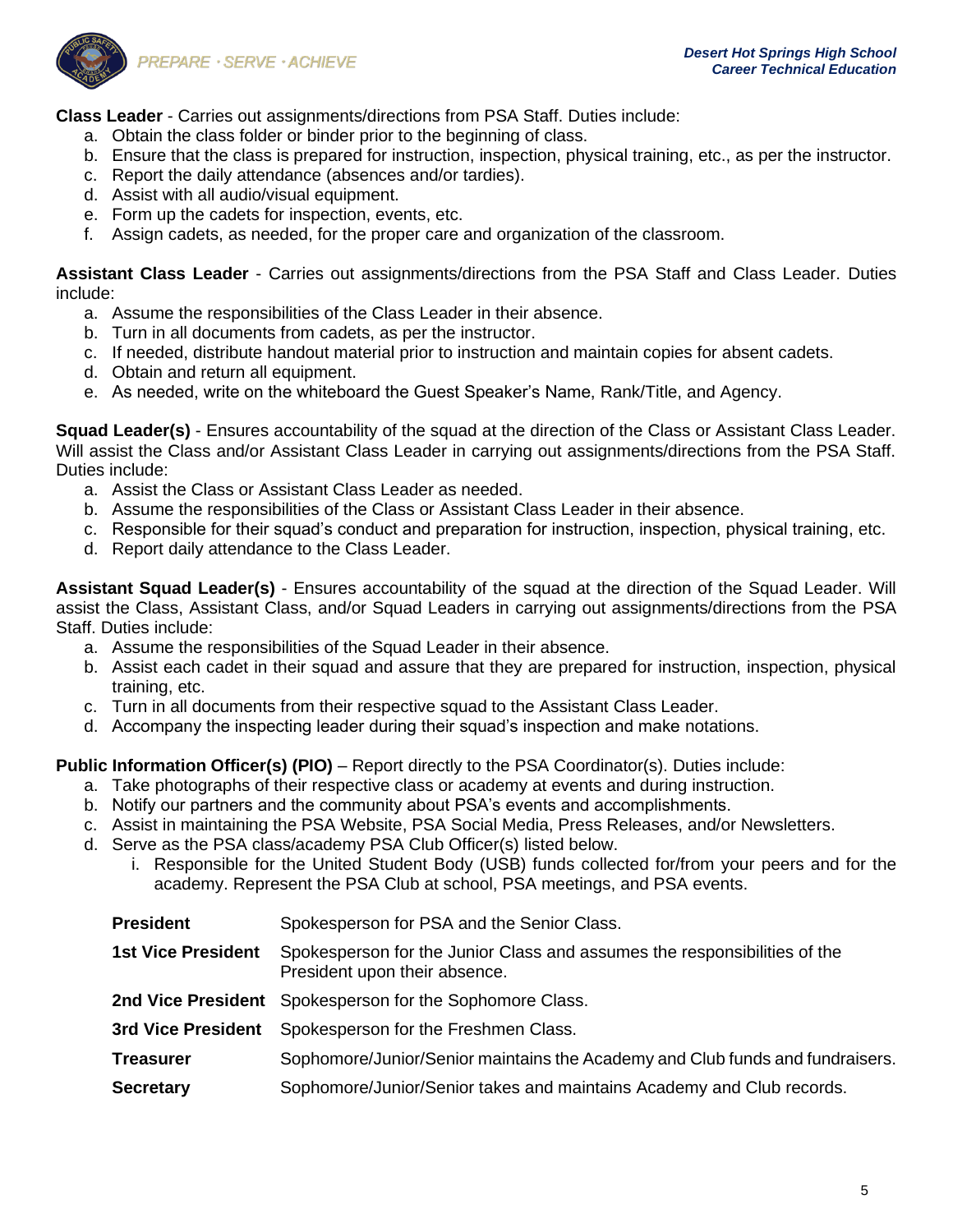

# 3.0 CHAIN OF COMMAND

3.1 Chain of Command (Industry and CTE Standards: 3.2, 5.0, 7.2, 8.0-10.0, A1.9, A1.11, A5.3, B1.0, B2.0, B3.0) Outlines the leader's authority and responsibility and influences how communication occurs by addressing those senior, less senior, and/or equal to your role. (Refer to Appendix: Chain of Command)

- a. You are expected to follow the Chain of Command.
	- i. This means that all PSA business or questions must be addressed at the appropriate time and with the appropriate PSA Staff.
	- ii. Class time is for learning, not for PSA business, unless the instructor initiates the conversation.
- b. Cadet Details are extensions of the PSA Staff.
	- i. You are to respect the PSA Staff and your peer leaders and follow their assignments/directions.
	- ii. You can disregard assignments/directions if it will place you and others in danger or are illegal.
	- iii. After an event, you may speak with the PSA Staff (involved at the event) to discuss any concerns.

# 3.2 PSA Staff (Adult) Leadership

(Refer to Appendix: Chain of Command)

# 4.0 UNIFORM & APPEARNCE

4.1 Uniform Policy (DHSHS Policy, Industry and CTE Standards: 1.0, 3.0, 7.0, 10.0, 11.0, A1.0, A2.0, A6.0, B1.0, B3.0, B4.0, B8.0) (Refer to Appendix: Uniform)

- a. You will wear your uniform at least one day a week, during mentorships and internships, when guest speakers are present, and for specific occasions, as directed.
- b. You will wear the complete uniform with your shirt tucked-in during the event or school day.
- c. You will keep your uniform clean, ironed, and polished.
- d. You will maintain the highest personal appearance and professionalism/behavior of public safety.
- e. You may have one excused uniform day per quarter for sports, spirit week, etc. with prior approval from the PSA Coordinator(s).
- f. You will cover up your uniform when going to and from events and school.
- g. During the National Anthem or Pledge of Allegiance, come to the position of attention and place your right hand over your heart. If you choose not to participate, you must come to the position of attention and remain quiet.
- h. You will not wear the uniform in public outside of PSA events (e.g., as a costume or for any other reason).
- i. No half or partial uniform is acceptable, and you may not add to or alter the uniform (no hats, earbuds, pins, etc.) without permission from the PSA Coordinator(s).

## 4.2 Uniform Classifications

(Refer to Appendix: Uniform)

4.3 Uniform Insignias

Once earned, are worn on the uniform shirt. (Refer to Appendix: Insignias & Ribbons)

4.4 Uniform Ribbons

Once earned, are worn on the uniform shirt. (Refer to Appendix: Insignias & Ribbons)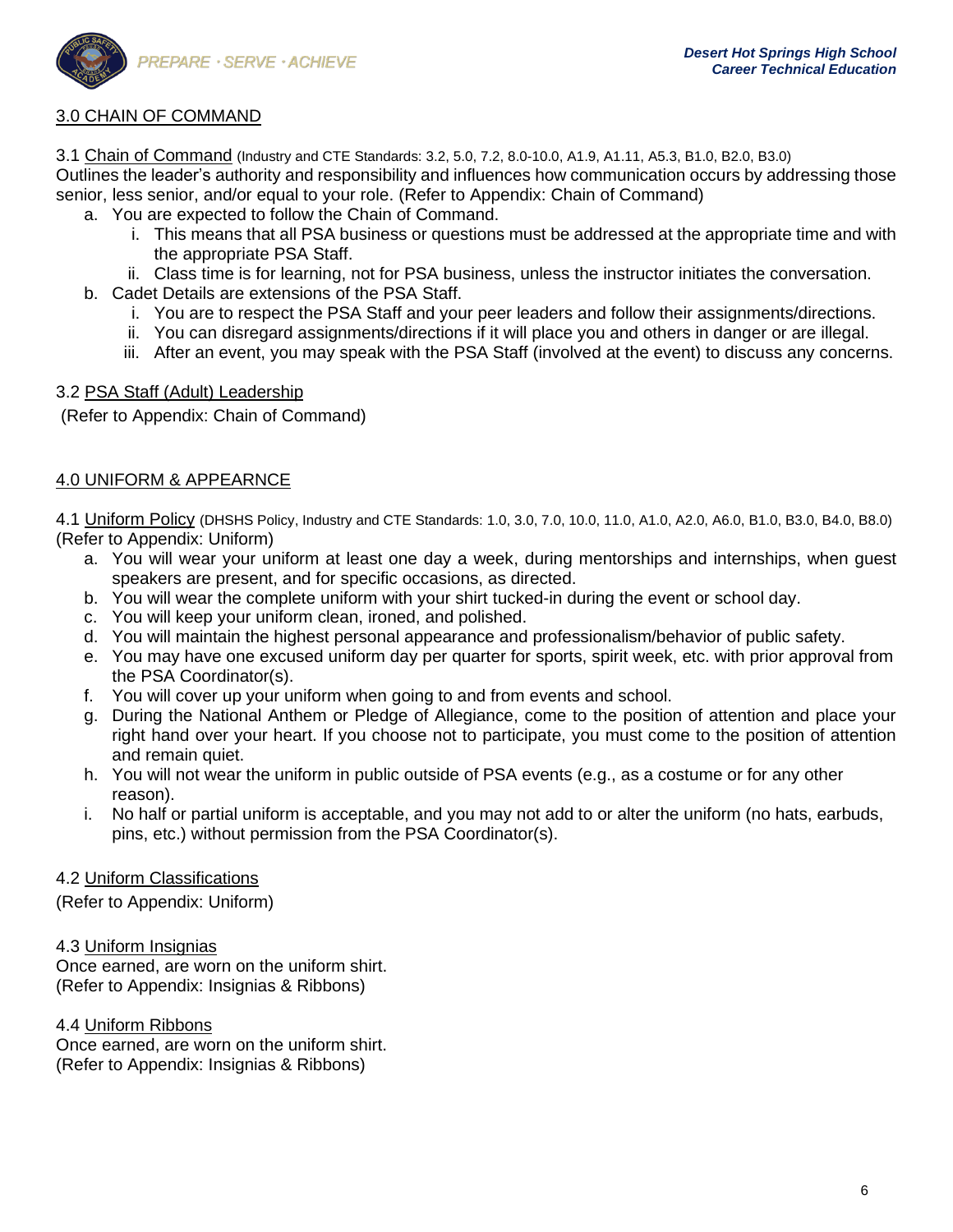

# 4.5 Grooming

While in uniform and during physical training and skills instruction, you will adhere to public safety (military) grooming standards for safety and professionalism.

- a. Jewelry you will not wear piercings (facial, tongue, etc.), rings, bracelets, necklaces, and/or earrings.
- b. Nail length may not extend pass the tip of the finger or thumb and interfere with the use of equipment, wearing of personal protective equipment, etc.
- c. Hair products and/or wear makeup, lipstick, and/or nail polish will not be worn.
- d. Sideburns will be no longer than the middle of the ear and neatly trimmed.

**Males** - Hair will not be higher than 1½ inches, fall over/below the ears, eyebrows, and collar of the shirt or interfere with a cover/hat. No highlights/streaks, irregular cuts, markings, and/or unnatural colors.

a. You will be clean-shaven. (Exception: a moustache may be worn if neatly trimmed.)

**Females** - Hair will be worn in a ponytail or bun and not fall over/below the ears, eyebrows, and collar of the shirt or interfere with a cover/hat. HOWEVER, Business Partners may require buns for mentorships/internships and law enforcement related events. No highlights/streaks, irregular cuts, markings, or unnatural colors. No hair bands or clips.

# 5.0 EVALUATION & PERFORMANCE

5.1 Performance Objectives (PSA Grant, Industry and CTE Standards: 1.0-11.0, A1.0-A8.0, B1.0-B10.0)

Academic and skills standards have been developed and minimum acceptable levels of competency established to prepare you for the requirements of public safety college and career opportunities.

- a. All written and hands-on assignments and assessments must be completed with a 75% or higher (unless otherwise indicated by industry partners) to receive public safety related awards. (Refer to section 5.4, Study Guide, and Appendix: Insignias & Ribbons)
- b. You may be evaluated/graded on your performance every day for all years in PSA. PSA Staff, PSA Coordinator(s), and/or industry partners may evaluate/grade you in the areas of certifications, competitions, industry academics and skills, participation, professionalism/behavior, Cadet Details or leadership, teamwork, uniform, and your adherence to this SOP.
	- i. In addition, cadets participating in mentorship or internships will be evaluated and are required to adhere to the PSA Mentorship/Internship Handbook.
- c. If you experience academic and/or skills difficulties, you are encouraged to seek tutoring.
- d. If you have difficulties of any kind, which have a detrimental effect on your academic performance (GPA) and attendance, you are encouraged to meet with the PSA Coordinator(s). PSA Coordinator(s) are available for advice and guidance. Problems of a personal nature will be handled in a confidential manner.

## 5.2 Academics

Course grades will be handled by each of your instructors. PSA instructors may use this SOP in conjunction with their course syllabus to determine your overall grade in that instructor's course.

a. Grades from all your courses are calculated for the grant, A-G compliance, and continued enrollment in PSA. You are to maintain a minimum GPA of 2.2 with no F's and complete 95% of your credits each semester.

# 5.3 Attendance

Attendance in all your courses is calculated for the grant and your continued enrollment in PSA. It is also important for your academic success.

- a. You are to maintain an average attendance rate of 80% or higher each semester.
	- i. 3 tardies equals 1 absence.
	- ii. Saturday School may be assigned if attendance falls below 80%.
	- iii. You are responsible for all work missed during your absence and/or tardy.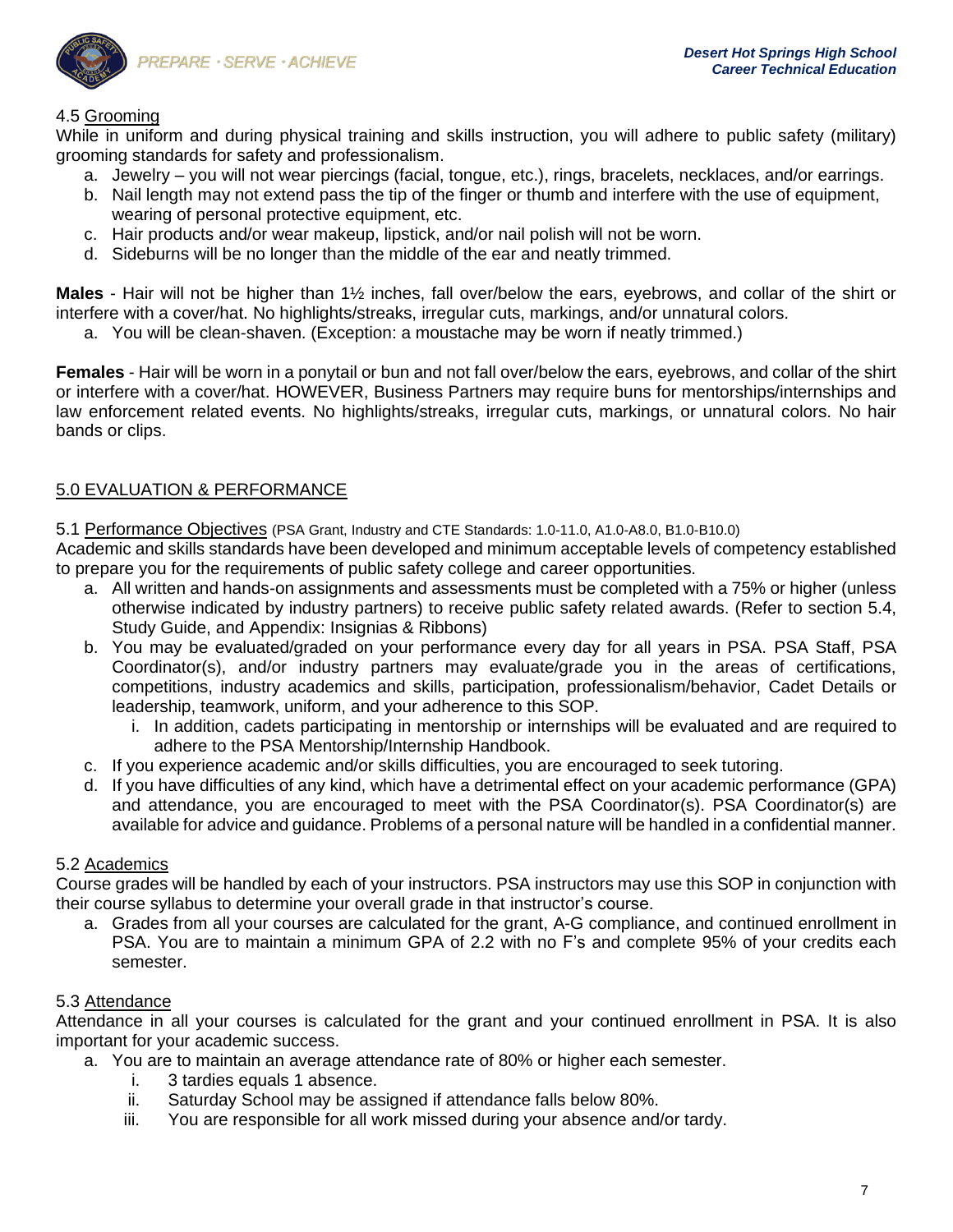

# 5.4 Awards

You may earn public safety related awards each year. (Refer to Study Guide and Appendix: Insignias & Ribbons)

- a. To earn certificate(s) and/or ribbon(s), you will need to complete all academic and skills assignments and/or assessments with a 75% or higher (unless otherwise indicated by industry partners). Extra credit will not be accepted for missing assignments or assessments.
- b. To earn a certificate of completion and a sash/stole for graduation, you will need to complete all academic and skills assignments and/or assessments with a 75% or higher. In addition, you must be in good standing (adherence to this SOP) and meet or exceed the PSA Grant requirements. Extra credit will not be accepted for missing assignments or assessments.

# 6.0 DISCIPLINE

6.1 General Discipline (DHSHS Policy, Industry and CTE Standards: 1.0, 2.0, 3.0, 6.2, 7.0, 8.0, 10.2, A1.0, A2.6, A5.0, A6.10, B1.0, B3.0)

**All forms of discipline may affect your PSA/CTE grade and your eligibility to earn awards, participate in Cadet Details and events, and/or you may be placed on PSA probation or removed from PSA.** 

- a. Instructors and/or site administration may handle classroom and site discipline.
- b. You are expected to always adhere to the DHSHS Student Handbook, PSUSD Student Use of Technology, and the instructor's syllabus.
- c. You are expected to always adhere to these Standard Operating Procedures (SOP).

# 6.2 Consequences

Discipline as described in section 6.1 may be reviewed on a case-by-case basis and documented in Synergy. Depending on the severity/type of discipline/violation, the steps below may or may not be followed in order.

- **Warning** Verbal discussion regarding your behavior and the proper methods to handle the situation if the situation is presented to you again. Includes PSA Staff.
- **Ineligibility and/or Detention** May be issued for violations of policies and procedures, as described in section 6.1. Possible ineligibility to hold a Cadet Detail and/or participate in events. Detention may occur during lunch and/or after school. Includes PSA Staff review and possible parent/guardian contact.
- **Probation** May be issued for a specific period prior to/or in lieu of your removal from PSA, refer to section 6.3. Ineligible to hold a Cadet Detail and/or participate in events and may receive detention. Includes PSA Staff review and parent/guardian contact.
- **Referrals** May be issued in situations when your behavior needs immediate attention by administration. Possible ineligibility to hold a Cadet Detail and/or participate in events, may receive detention, possible probation, or removal from PSA, refer to sections 6.3 and 6.4. Includes PSA Staff review and parent/guardian contact.
- **Removal** May occur in situations where repeated violations of policies and procedures occurs and/or when your behavior needs immediate attention by administration, refer to section 6.4. Includes PSA Staff review and parent/guardian contact.

# 6.3 Probation

May be issued for a specific period prior to/or in lieu of your removal from PSA for the following reasons. However, your probation is not automatic, it is reviewed on a case-by-case basis.

- a. Failure to complete documents, especially the Hold Harmless Agreement and the Cadet Agreement.
- b. Failure to complete the Athletic Clearance and Physical Form and have personal medical insurance.
- c. Failure to maintain an overall GPA of 2.2, no F's and complete 95% of your credits each semester.
- d. Failure to maintain an 80% attendance each semester.
- e. Failure to participate in all aspects of this academy (e.g., instruction, internship, events, uniform, etc.)
- f. Failure to demonstrate professional behavior, leadership, teamwork, and integrity.
- g. Violations of federal and state laws, DHSHS policies and procedures, and violation of this PSA SOP.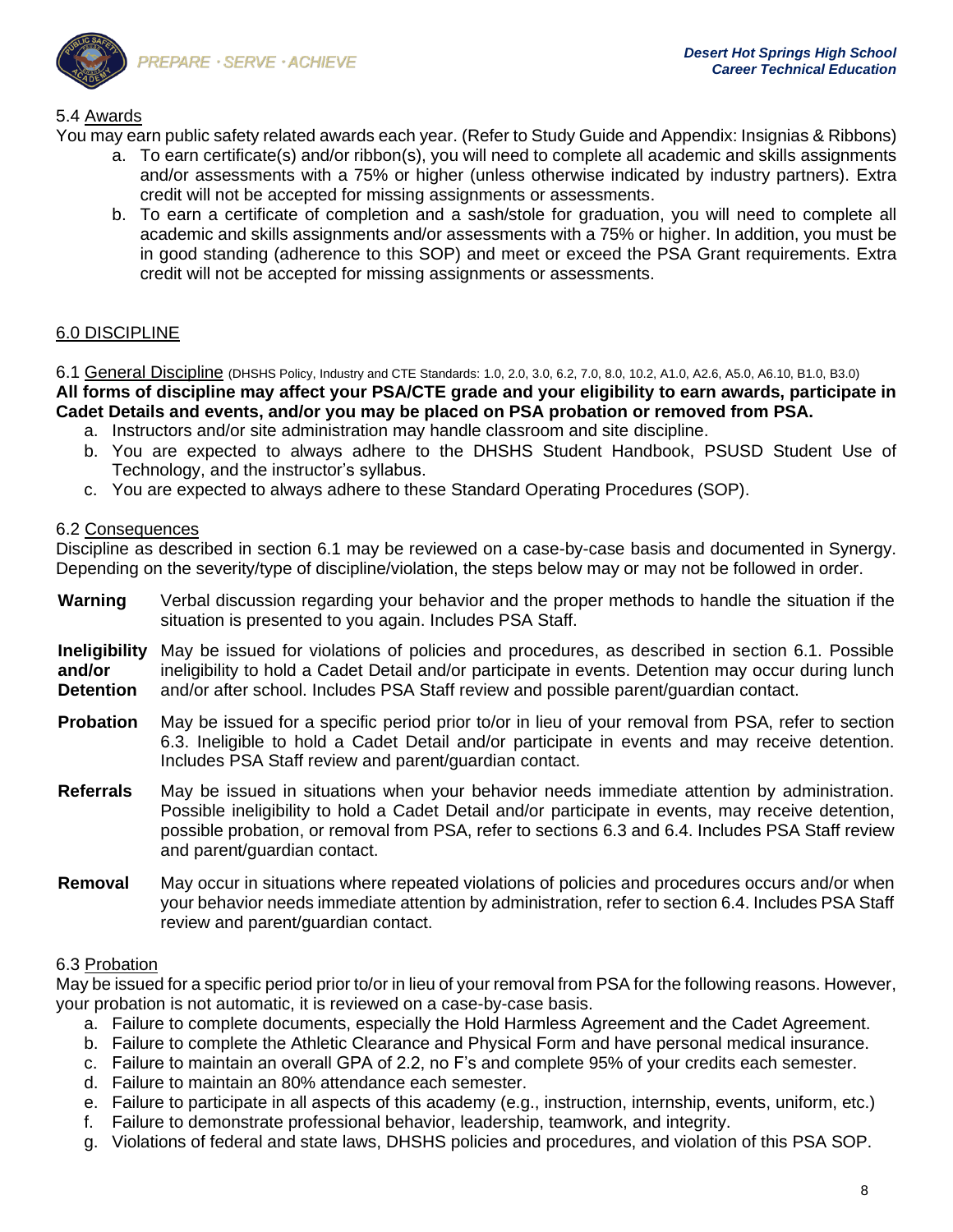

# 6.4 Removal

May occur in situations where repeated violations of policies and procedures occur, when your behavior needs immediate attention by administration, and/or for the following reasons. However, your removal is not automatic, it is reviewed on a case-by-case basis. Please understand that PSA is a privilege, not a right.

- a. Failure to complete documents, especially the Hold Harmless Agreement and the Cadet Agreement.
- b. Failure to complete the Athletic Clearance and Physical Form and have personal medical insurance.
- c. Failure to maintain an overall GPA of 2.2, no F's and complete 95% of your credits each semester.
- d. Failure to maintain an 80% attendance each semester.
- e. Failure to participate in all aspects of this academy (e.g., instruction, internship, events, uniform, etc.)
- f. Failure to demonstrate professional behavior, leadership, teamwork, and integrity.
- g. Violations of federal and state laws, DHSHS policies and procedures, and violation of this PSA SOP.

# 7.0 DEMEANOR

7.1 Personal Conduct (DHSHS Policy, Industry and CTE Standards: 1.0, 2.0, 3.0, 5.0, 7.0-11.0, A1.0, A2.0, A4.0, B1.0, B3.0, B8.0) Since you are a representative of the PSUSD, DHSHS, PSA, our business and industry partners, public safety, and our community the following is expected.

- a. You are to maintain a positive reputation for all stakeholders (listed above) including yourself.
- b. You are to model academic, industry, and personal integrity.
- c. You are to demonstrate professional behavioral (e.g., addressing adults as "Sir" or "Ma'am.")
- d. You are to respect others. (This requires that you follow directions the first time given; keep your hands and feet and objects to yourself; and refrain from profanity, bullying, hazing, and/or harassment.)
- e. You are to be prepared. (Arrive to class on time with all your required materials.)
- f. You are to be productive. (Participate and complete all work to the best of your ability.)
- g. No public displays of affection (PDA), such as kissing, holding hands, or other forms of intimate behavior in violation of DHSHS policy and while in uniform.

# 7.2 Academic Integrity

Cheating and/or plagiarism has a zero tolerance in college and within public safety. This will also not be tolerated in PSA. If implicated of cheating or plagiarism, the following may occur besides a consequence, as described in section 6.2.

- a. Assignment(s) and/or assessment(s) may not be made up.
- b. Projects, you may redo your portion and resubmit it. (This will be at the instructor's discretion.)

**Cheating** - Lying; copying from another's assignments and/or assessments; discussion at any time of answers or questions on an assignment and/or assessment; taking or receiving copies of an exam; using or displaying notes, "cheat sheets," or other information devices inappropriate to the prescribed assignment and/or assessment conditions (Merriam-Webster dictionary).

**Plagiarism** - Copying and passing off (the expression of ideas or words of another) as one's own or to use (another's work) without crediting the source (Merriam-Webster dictionary).

# 8.0 MISCELLANEOUS

- 8.1 Communication (Industry and CTE Standards: 1.0, 2.0, 4.0, 5.1, 7.7, 10.2)
	- a. Communication methods will be listed in the instructor's syllabus.
	- b. When contacting PSA Staff, Business/Industry Partners, COD Instructors, etc., you are expected to provide the following:
		- i. Last, First Name
		- ii. Course Title and Class Year
		- iii. Texting/Voice Message: Also include your number with area code and clearly state the message.
		- iv. Emailing: Also include a SUBJECT along with your message.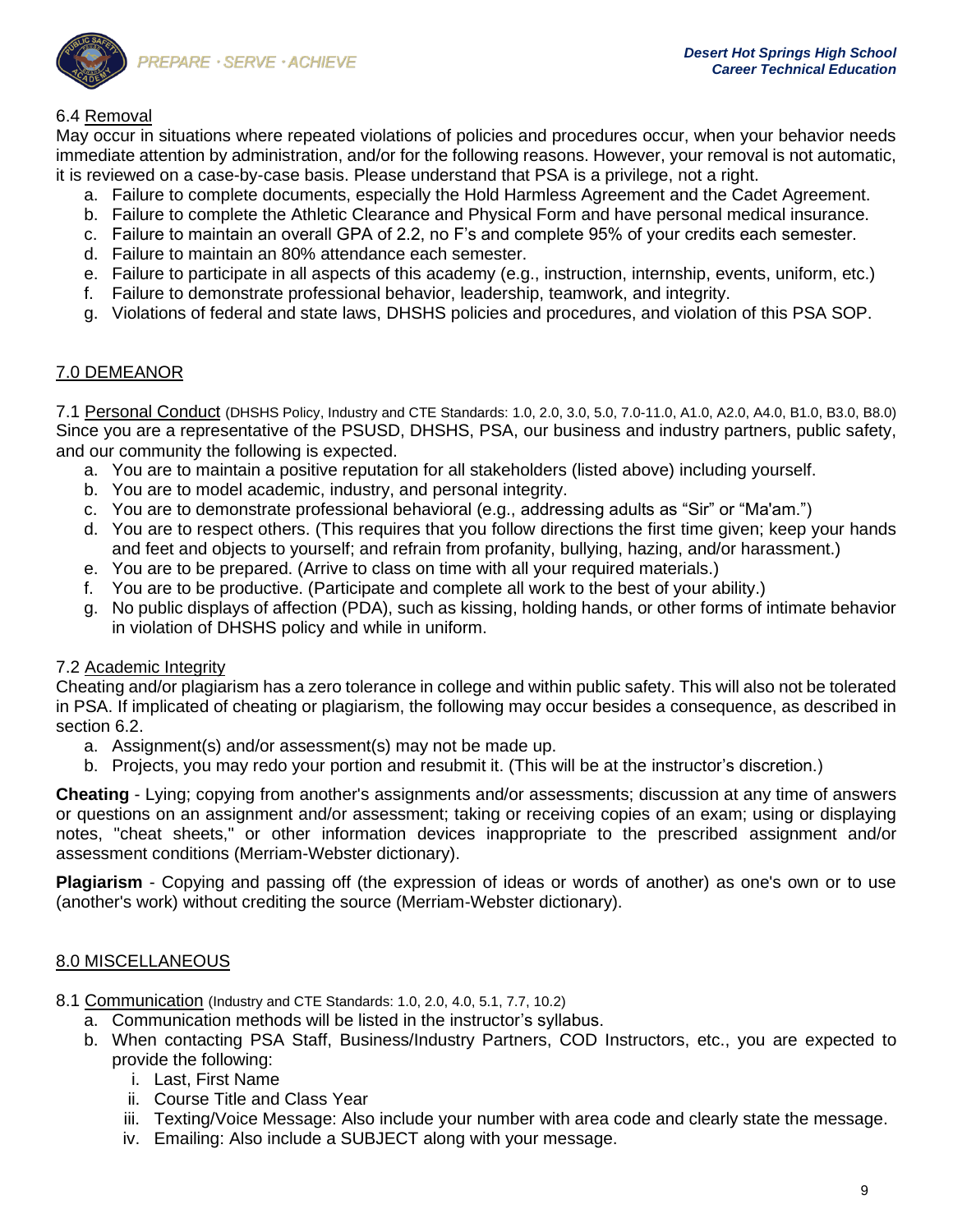

# 8.2 Co-Curricular and Extracurricular Opportunities (Industry and CTE Standards: 1.0-11.0, A1.0-A6.0, B1.0-B9.0)

These opportunities benefit your future goals, do not affect your grade, and occur year around (before, during, and after school; on weekends; and during breaks). However, if you choose to participate, you are expected to attend all meetings, trainings, and competitions for the season. (Refer to Appendix: Notes)

## 8.3 Documents (Industry and CTE Standards: 1.0, 2.0, 4.0, 10.2, A1.7, A4.0, B3.7)

You are required to complete documents (agreements, applications, and forms) each year for certifications and participation. Some of these are electronic and others will be physical copies.

- a. You must follow the directions and complete the document accurately.
- b. All documents will be completed in black or blue ink.
- c. All documents will be completed in its entirety and signed by you and your parent/guardian, if needed.
- d. All documents will be turned in professionally (absent of stains, tears, folds and/or wrinkles).
- e. All documents will be turned in by the due date to receive full credit or to participate.

## 8.4 Electronics/Technology (DHSHS Policy, Industry and CTE Standards: 1.0-4.0, 8.0-10.0, A1.0, A4.0, B1.0, B2.0)

- a. You are expected to follow the PSUSD, DHSHS, and your course instructors' Electronic Device policy.
- b. You are expected to appropriately use the Internet and social media. (Use only approved websites, do not post information and photographs of PSA Staff, cadets, guests, or events without permission from the PSA Coordinator(s), and do not disparage, slander, and/or bully.)
- c. You are expected to follow the PSUSD Student Use of Technology policies. (Failure to do so may result in the loss of computer privileges; however, you are still responsible for completing all assignments and assessments.)

## 8.5 Recruitment (PSA Grant and CTE Standards: 2.0, 3.8, 9.4)

PSA is voluntary where students (with their parents/guardians' permission) from within and outside PSUSD are eligible to apply. Per the PSA grant, we only accept students for grades 9th, 10th, and the fall semester of 11th. Interested students are required to complete an application and have a meeting with the PSA Staff and/or Coordinator(s). Please refer interested students to their counselor and the PSA website.

8.6 Safety (Risk Management and DHSHS Policy, Industry and CTE Standards: 6.0-8.0, 10.2, 11.0, A1.0, A6.3, B1.0, B4.0, B7.0) You are to demonstrate safety by using the proper equipment for the assignment or task, wearing the proper clothing and/or personal protective equipment (PPE), and by following all the directions.

- a. You may handle equipment only with permission from the adult leader or PSA Staff.
- b. You must have permission from the adult leader or PSA Staff to attend or leave an event.
- c. You are **not** to participate in horseplay or unsafe behavior.

# d. **If you become hurt or injured, you are required to notify the adult leader or PSA Staff immediately.**

8.7 Hold Harmless Agreement (Risk Management Policy and Industry and CTE Standards: 1.0, 6.0, 10.2, 11.0)

You and your parent/guardian are required to read, sign, and return the cadet and parent/guardian portions of the Hold Harmless Agreement (Refer to Appendix: Hold Harmless Agreement) to participate and remain in PSA.

8.8 Multimedia Clause (PSUSD Policy, Industry and CTE Standards: 1.0-11.0, A1.0-A8.0, B1.0-B10)

To implement various teaching strategies and appeal to cadet learning styles, we use movies, visual presentations, videos, and Internet sites related to public safety for educational purposes. Some are rated PG, PG-13, or R for mature content; however, they are educational and will be used to expand learning.

## 8.9 Photography Clause (PSUSD Policy, Industry and CTE Standards: 3.8, 10.0)

We are a public safety academy and as such, we are at several public events. We are often photographed and/or videotaped, which may be published in any form by the Press, PSUSD, DHSHS, PSA, and business/industry partners for educational or public informational purposes without compensation or liability from such use.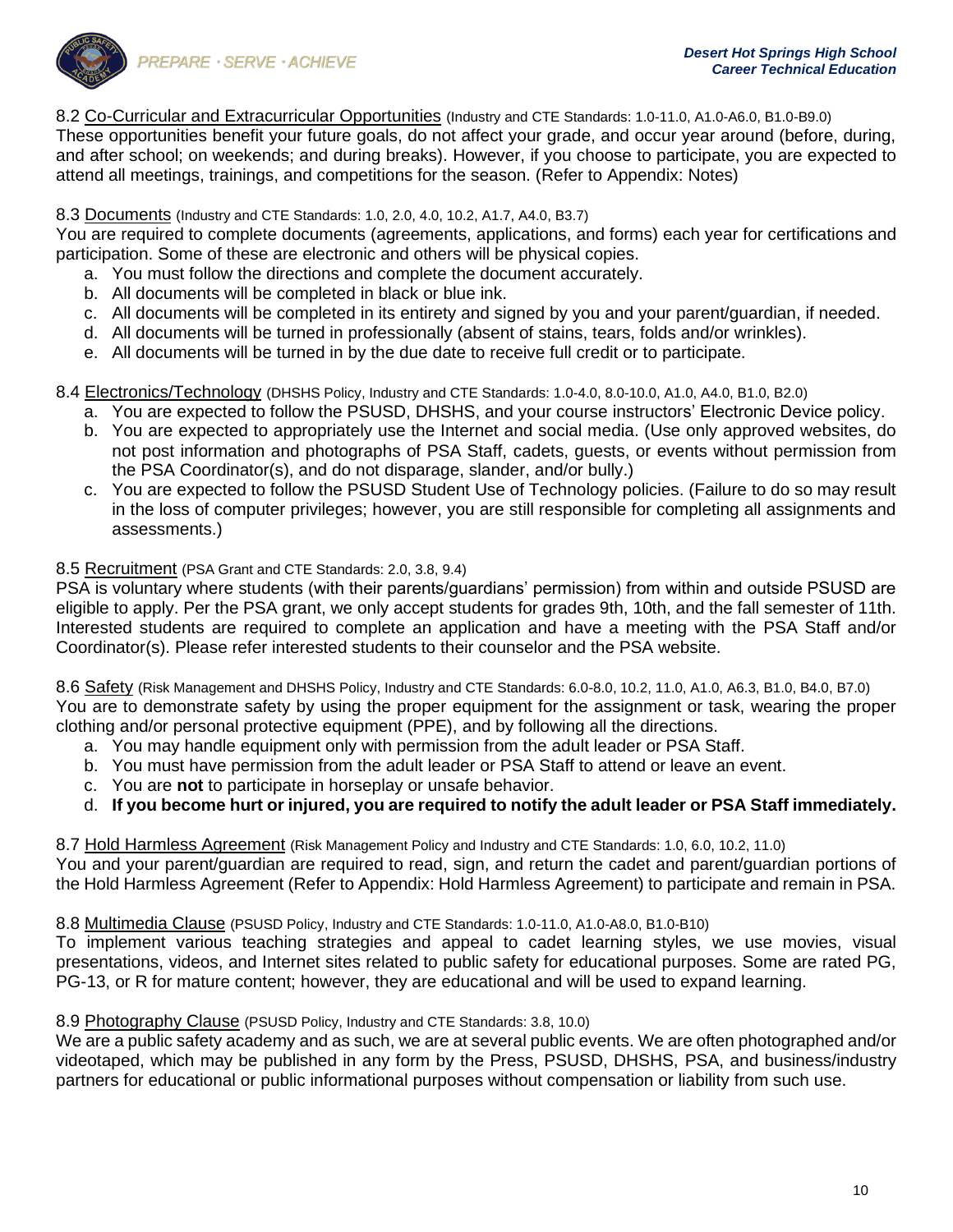8.10 Drop Policy (DHSHS Policy and CTE Standards: 2.0, 3.0, 8.0)

You are required to complete the following to leave PSA.

- a. First, you must speak with the PSA Coordinator(s) and provide a reason.
- b. Second, you will need your parent/guardian's permission.
- c. Third, you must complete all requirements by the Counseling Department.

8.11 Physical Training Policy (Risk Management Policy, Industry and CTE Standards: 1.0, 6.0, 10.2, 11.0, A1.6, A3.0, B1.2, B5.0) Physical training and fitness are required in professional academies, the hiring process, and for personal safety.

- a. Due to the physical expectations and standards, you are required to complete the Athletic Clearance Process and Physical Form and be covered by personal medical insurance to participate in PSA events and remain in PSA. (Refer to Appendix: Links)
- b. You will receive a grade for your participation in physical training (PT). Physical training will occur in your PE course and may occur through skills instruction in your PSA CTE and academic courses.

8.12 Simulated Weapons Policy (CA Edu. Code, PSUSD Policy, Industry and CTE Standards: 8.0, 10.2, 11.0, A1.0, A5.0, A6.0) You are expected to read and follow the full version of this policy (Refer to Appendix: Simulated Weapons Policy). You are only to bring to school and PSA events the items that were issued or asked of you to bring.

a. No weapons of any kind (e.g., guns, knives, pepper spray, stun guns, etc.) are allowed.

8.13 Equipment Procedures (PSUSD Policy, Industry and CTE Standards: 6.0, 11.0, A6.0, B3.8, B4.2, B8.4, B8.7, B9.3, B9.11) PSA equipment may be used or issued to you and PSA Staff on a regular basis.

- a. Issued and returned equipment must be signed out electronically and signed in with the PSA CTE Instructor's approval.
- b. Use only your assigned equipment (books, clothing, tools, etc.).
- c. Return the equipment in the condition it was issued; inspect for damage, clean, and then return the equipment to its correct location.
- d. You and/or your parents/guardians are responsible to maintain and care for issued equipment.
- e. You and/or your parents/guardians must report damaged or lost equipment.
- f. You and/or your parents/guardians may have to replace damaged or lost equipment. If not, you may be placed on PSA probation and/or removed from PSA. This will be handled on a case-by-case basis.
- g. Regular inventory and maintenance of all equipment may be conducted by cadets and the PSA CTE Instructor. Discrepancies must be immediately reported.
- h. If the equipment cabinets are left or found open/unlocked, an accounting may be conducted at the end of the class period and before the end of the school day. Discrepancies must be immediately reported.

8.14 Event Procedures (PSUSD and DHSHS Policies and Industry and CTE Standards: 1.0-11.0, A1.0-A6.0, B1.0-B9.0) Events provide you with additional experience for your future college and/or career goals. Events occur year around (before, during, and after school; on weekends; and during breaks). Events include **activities**, **field trips**, **skills instruction, volunteer hours, etc**. You may only receive credit or community service hours if you:

- a. Correctly sign up for the PSA event online (following all directions).
- b. Complete and turn in your signed permission documents (varies from event to event).
- c. Arrive and leave on time.
- d. Adhere to this SOP (e.g., uniform, professionalism/behavior, leadership, teamwork, and integrity).
- e. If you no longer can participate, please notify the PSA Coordinator(s) as soon as possible.
- f. Community Service Hours You are only eligible when the event occurs outside of school hours.
- g. You are responsible for maintaining and imputing event hours and uploading earned certificates.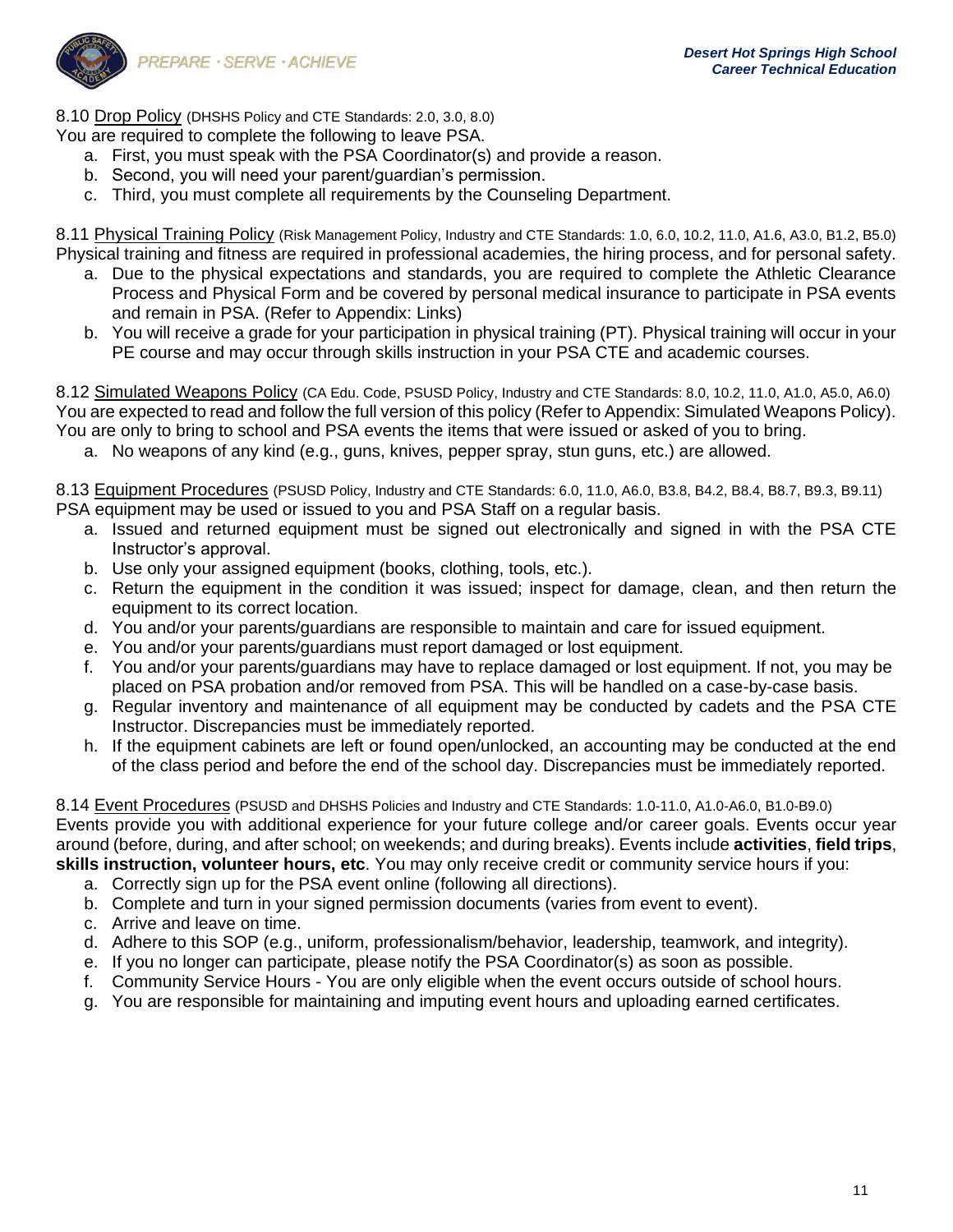

# **APPENDIX**

# **Appendices**

| <b>Course Sequence</b>          | 13              |
|---------------------------------|-----------------|
| <b>Chain of Command</b>         | 15 <sub>1</sub> |
| Uniform                         | 16              |
| Insignias & Ribbons             | 17              |
| <b>Simulated Weapons Policy</b> | 19              |
| <b>Hold Harmless Agreement</b>  | 21              |
| <b>Cadet Agreement</b>          | 22              |

# **Links**

| <b>DHSHS Athletic Clearance Web Page</b>       |
|------------------------------------------------|
| <b>DHSHS Athletic Clearance Physical Form</b>  |
| <b>DHSHS Athletic Clearance Online Portion</b> |

# **Notes**

# Co-Curricular and Extracurricular Opportunities *continued*

- a. CyberPatriot Competition in cyber security using computers.
- b. SkillsUSA Competitions in Crime Scene Investigation, Criminal Justice, Firefighting, First Aid/CPR, Leadership, etc.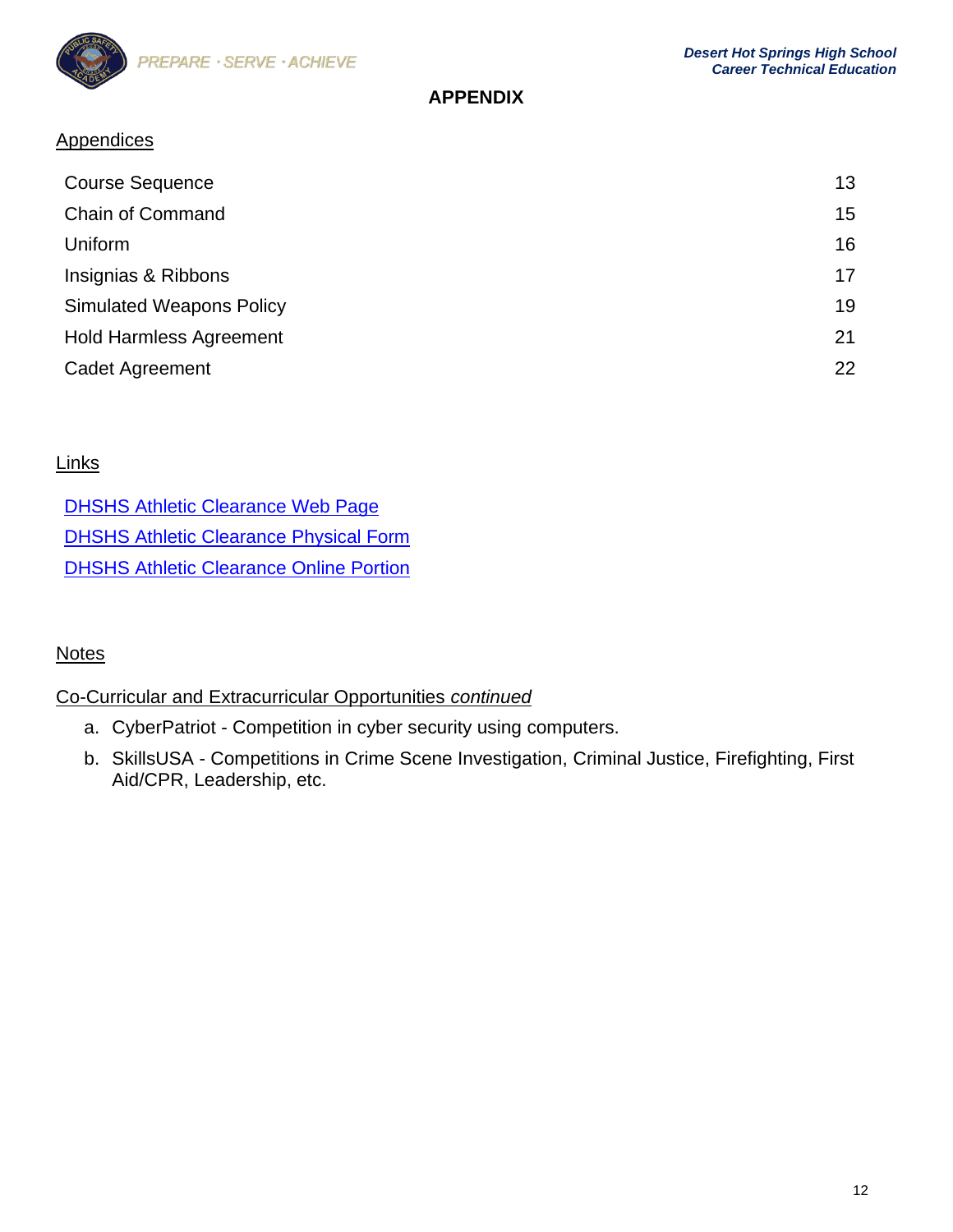

# **COURSE SEQUENCE**

**Summary:** PSA is a *four-year full-time commitment* for students interested in police, fire, and emergency medical services. Learning occurs through academics, hands-on training, field trips, competitions, and guest speakers. Students attend classes as a grade level and are taught teamwork, leadership, physical training, and industry and social skills. All classes meet the "G" Elective requirement for high school graduation and universities. In addition, the Career Technical Education courses for grades  $10^{\text{th}}$ ,  $11^{\text{th}}$ , &  $12^{\text{th}}$  are dual enrollment (high school and college credit).

|                                | As a freshman in PSA you will                                                                                                                                                                                                                                                                                                                                                                     | To enter the PSA freshman class, you must                                                                                                                                                                                                                                                                                                                                      |
|--------------------------------|---------------------------------------------------------------------------------------------------------------------------------------------------------------------------------------------------------------------------------------------------------------------------------------------------------------------------------------------------------------------------------------------------|--------------------------------------------------------------------------------------------------------------------------------------------------------------------------------------------------------------------------------------------------------------------------------------------------------------------------------------------------------------------------------|
| <b>9th</b><br>Introduction     | Be enrolled in Public Safety - Introduction.<br>✔<br>◆ Wear a public safety uniform and model integrity.<br>Participate in hands-on training and certifications.<br>◆ Participate in community service, mentorship, and<br>other events.                                                                                                                                                          | Be interested in learning about police, fire, and<br>emergency medical services (EMS).<br>Have your parent's/guardian's permission.<br>← Complete the PSA application process.<br>Visit and review the PSA website www.psadhshs.org.                                                                                                                                           |
|                                | As a sophomore in PSA you will                                                                                                                                                                                                                                                                                                                                                                    | To enter the PSA sophomore class, you must                                                                                                                                                                                                                                                                                                                                     |
| 10 <sup>th</sup><br>Fire       | Be enrolled in Principles of Emergency Services<br>college course (earn high school & college credit).<br>◆ Wear a public safety uniform and model integrity.<br>Participate in hands-on training and certifications.<br>Participate in community service, mentorship, and<br>other events.<br>Participate in field trips related to the fire service.                                            | Have successfully completed Public Safety -<br>Introduction and an overall GPA of 2.2 or higher.<br>or<br>◆ Be interested in learning about police, fire, and EMS.<br>Have your parent's/guardian's permission.<br>Complete the PSA application process.<br>Visit and review the PSA website www.psadhshs.org.                                                                 |
|                                | As a junior in PSA you will                                                                                                                                                                                                                                                                                                                                                                       | To enter the PSA junior class, you must.                                                                                                                                                                                                                                                                                                                                       |
| 11th<br>Police                 | ← Be enrolled in Introduction to Criminal Justice<br>college course (earn high school & college credit).<br>◆ Wear a public safety uniform and model integrity.<br>← Participate hands-on training and certifications.<br>← Participate in community service, mentorship/job<br>shadowing, and other events.<br>◆ Participate in field trips related to criminal justice.                         | Have successfully completed Principles of<br>Emergency Services and an overall GPA of 2.2 or<br>higher.<br>or<br>Complete the PSA application process (students are<br>accepted 1 <sup>st</sup> Semester only).<br>◆ Be interested in learning about police, fire, and EMS.<br>Have your parent's/guardian's permission.<br>Visit and review the PSA website www.psadhshs.org. |
|                                | As a senior in PSA you will                                                                                                                                                                                                                                                                                                                                                                       | To enter the PSA senior class, you must                                                                                                                                                                                                                                                                                                                                        |
| 12 <sup>th</sup><br><b>EMS</b> | ◆ Be enrolled in <i>Emergency Medical Responder</i><br>college course (earn high school & college credit).<br>◆ Wear a public safety uniform and model integrity.<br>Participate in hands-on training and certifications.<br>◆ Participate in community service, internship, and<br>other events.<br>Complete a Capstone Project with a 70% or higher.                                            | Have successfully completed Introduction to Criminal<br>Justice and an overall GPA of 2.2 or higher.<br>Students are not allowed to enter PSA as a senior,<br>per our grant.                                                                                                                                                                                                   |
|                                | Students in ALL grade levels have opportunities to participate in:<br>Activities with police officers, firefighters, and emergency medical services personnel.<br>Police and Fire Exploring (hands-on experience with local Police and Fire Departments)<br>SkillsUSA (leadership and competition experience in Crime Scene Investigation, Criminal Justice, Cyber Security, First Aid/CPR, etc.) |                                                                                                                                                                                                                                                                                                                                                                                |

### *PSA is for students who…*

- Are interested in police, fire, and emergency medical services careers.
- Are problem solvers and enjoy physical challenges.
- Understand the importance of integrity, following directions, and making a difference in their community.

## *Students with the following may NOT be accepted into the academy…*

- A history of violence, harassment, theft, damage of property, and/or drug use.
- Failure to follow rules and work as a team.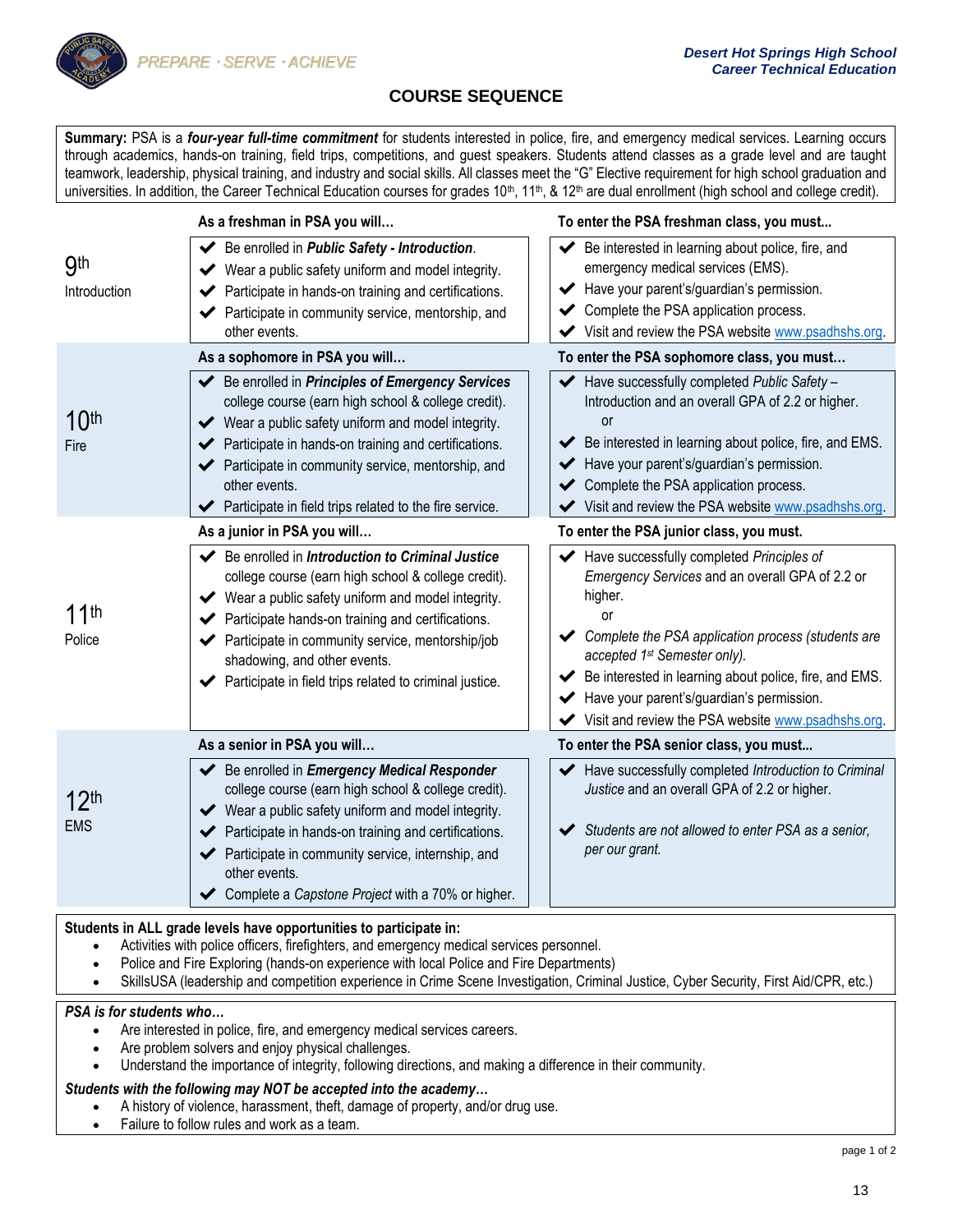

# **COURSE INFORMATION**

| Level                                              | Abbreviation & Section No. |          | <b>Description</b>                                                                                                                                                                                                                                                                                                                                                                 | <b>CTE Required</b>           |
|----------------------------------------------------|----------------------------|----------|------------------------------------------------------------------------------------------------------------------------------------------------------------------------------------------------------------------------------------------------------------------------------------------------------------------------------------------------------------------------------------|-------------------------------|
| <b>gth</b><br>Beginning /<br>Introductory          | <b>Public Safety Intro</b> | 5489L    | Public Safety - Introduction: Provides an overview of career exploration, criminal<br>justice, fire service, and emergency medical services. In addition, students will<br>research industry and social skills, teamwork, and leadership and participate in a<br>mentorship. Must earn a final grade of 70% or higher in this G-Elective course.                                   | N/A                           |
| 10 <sup>th</sup><br>Intermediate /                 | Princ Emrgncy Servc 1A     | FIRE001A | Principles of Emergency Services: Provides an overview of career opportunities,<br>history, public and private fire protection services, laws, fire protection functions<br>and systems, fire chemistry and physics, and fire strategy and tactics. Must earn a                                                                                                                    | Mentorship                    |
| Concentrator                                       | Princ Emrgncy Servc 1B     | FIRE001B | final grade of 70% or higher in this College of the Desert dual enrollment course for<br>credit.                                                                                                                                                                                                                                                                                   |                               |
| 11 <sup>th</sup><br>Intermediate /<br>Concentrator | Introd Crim Justi          | CJ001    | Introduction to Criminal Justice: Provides an overview of the structure and<br>function of police, courts, and corrections. Focus is placed on the history, principles,<br>and challenges to crime, criminal law, legal process, and sentencing and<br>incarceration. Must earn a final grade of 70% or higher in this College of the Desert<br>dual enrollment course for credit. | Mentorship /<br>Job Shadowing |
| 12 <sup>th</sup><br>Advanced /                     | EMR <sub>1A</sub>          | EMR080A  | <b>Emergency Medical Responder:</b> Provides an overview of prehospital care for<br>patients. Areas of study include an introduction to emergency medical services,<br>roles and responsibilities, anatomy and physiology, medical emergencies, and                                                                                                                                | Internship                    |
| Capstone                                           | EMR <sub>1B</sub>          | EMR080B  | trauma. Must pass the Fall and Spring Semesters with an 80% or higher and First<br>Aid/CPR/AED (EMR skills assessments) with an 84% or higher to earn the College<br>of the Desert dual enrollment course credit and State and National Certification.                                                                                                                             |                               |

*\* Section 1A = Fall Semester & 1B = Spring Semester*

| <b>Certificates</b>                |                                                  |                                                     |  |  |
|------------------------------------|--------------------------------------------------|-----------------------------------------------------|--|--|
| Community Emergency Response Team  | Incident Command Systems                         | Safe City - Pedestrian, Bicycle, & Driver Awareness |  |  |
| <b>Emergency Medical Responder</b> | PSUSD Ambassador                                 | <b>SkillsUSA Competitions</b>                       |  |  |
| First Aid / CPR / AED              | <b>PSUSD Career Technical Education Showcase</b> | Stop the Bleed                                      |  |  |

# **Plan for High School Graduation**

PSA is a "school-within-a-school" model funded through the California Partnership Academies grant (CA [Education Code 54690-54697\).](http://leginfo.legislature.ca.gov/faces/codes_displaySection.xhtml?sectionNum=54690.&lawCode=EDC) Shaded boxes are the **REQUIRED** PSA courses for each grade level. Under this plan students are expected to pass all their courses each semester to graduate on time.

| gth                          | 10 <sup>th</sup>                 | 11 <sup>th</sup>                 | 12 <sup>th</sup>                   |
|------------------------------|----------------------------------|----------------------------------|------------------------------------|
| Public Safety - Introduction | Principles of Emergency Services | Introduction to Criminal Justice | <b>Emergency Medical Responder</b> |
| $(G)$ CTE                    | <b>Dual Enrollment</b>           | <b>Dual Enrollment</b>           | <b>Dual Enrollment</b>             |
| English 1                    | English 2                        | English 3                        | English 4                          |
| (B)                          | (B) Honors                       | $(B)$ CP                         | (B)                                |
| Math 1                       | Math 2                           | Math 3                           | Art, Elective, PE 2,               |
| (C)                          | (C)                              | (C)                              | or World Language                  |
| Science - Living Earth       | Science - Chemistry              | Science - Anatomy & Phys.        | Art, Elective, PE 2,               |
| (D Lab) CP                   | (D Lab) CP                       | $(D)$ CP                         | or World Language                  |
| Art, Elective, or            | <b>World History</b>             | <b>US History</b>                | Civics / Economics                 |
| World Language               | $(A)$ CP                         | $(A)$ CP                         | (A)                                |
| PF <sub>1</sub>              | Art. Elective, PE 2,             | Art. Elective, PE 2,             | Psychology                         |
| (Core) Required              | or World Language                | or World Language                | (G)                                |

Grades 10th, 11th, and 12th are **dual enrollment** courses with College of the Desert. This means that students enrolled may earn high school and college credit simultaneously during the school day. Students who successfully complete all 3 dual enrollments courses may earn a College of the Desert's Certificate of Public Safety. Students who successfully complete the PSA and graduate from high school may have priority registration for College of the Desert's **Basic Peace Officer Training**, **Basic Firefighter Academy**, and **Emergency Medical Technician Program**.

For additional information, please visit us at [www.psadhshs.org](http://www.psadhshs.org/) or use the QR code to the right. To apply for the Public Safety Academy at Desert Hot Springs High School, please contact your counselor.

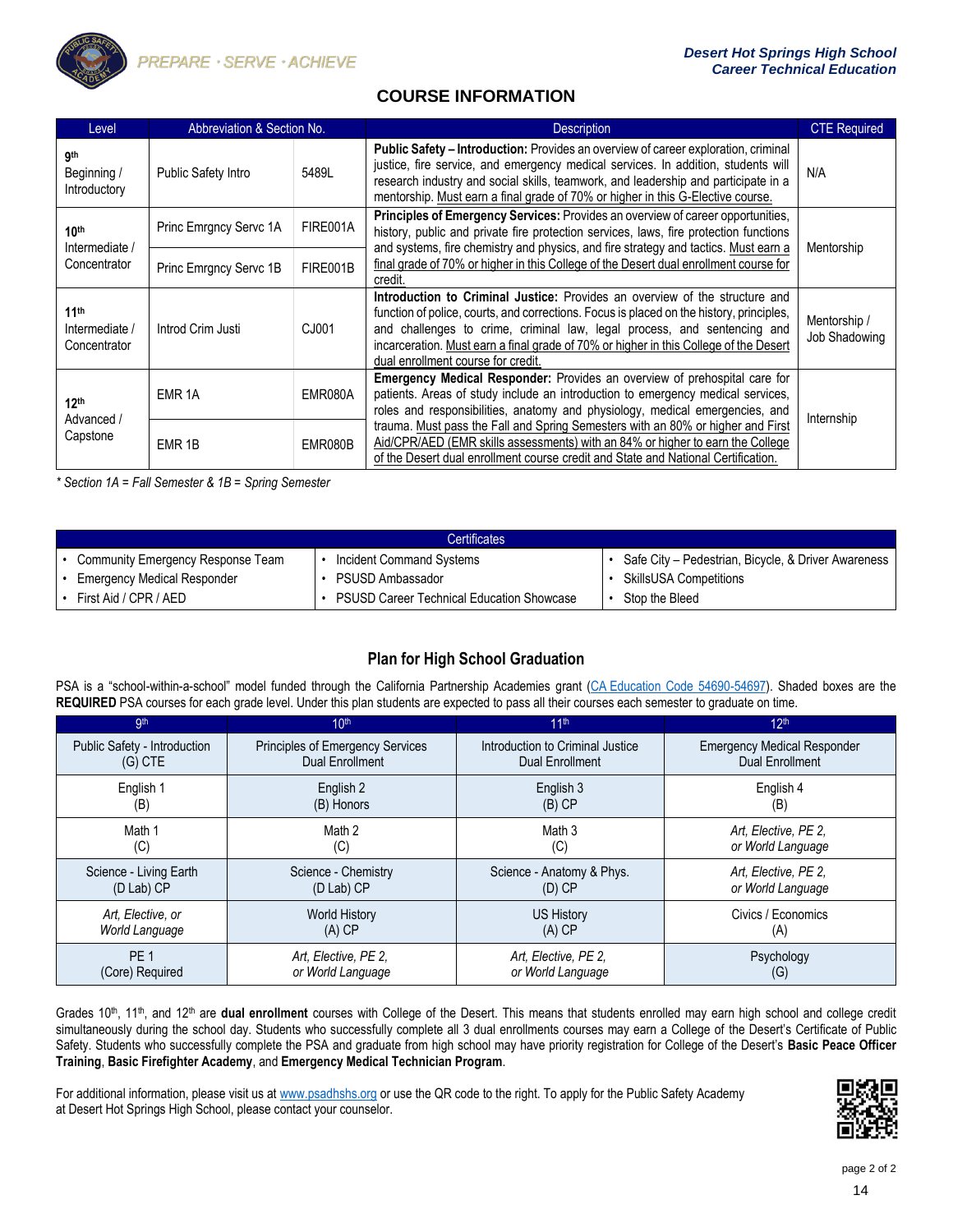

# **CHAIN OF COMMAND**

## Chain of Command *continued* (Chart)

- Gold equals PSA Staff (Adult) leadership.
- Blue equals Cadet Details / cadet leadership.



|  | PSA Staff (Adult) Leadership continued |  |
|--|----------------------------------------|--|
|  |                                        |  |

| Assistant<br>Principal                | Mr. Kai Lyles                                       | Handles cadet concerns and questions after the cadet has met with the<br>instructor, coordinator(s), and/or counselor. Handles instructor concern and<br>questions after the instructor has met with the coordinator(s) and/or<br>counselor. |
|---------------------------------------|-----------------------------------------------------|----------------------------------------------------------------------------------------------------------------------------------------------------------------------------------------------------------------------------------------------|
| Coordinators                          | Mr. Eric Huber<br>Mrs. Christine Becerra            | Handles cadet and instructor academy business and questions.                                                                                                                                                                                 |
| Work Based<br>Learning<br>Coordinator | Mr. Sam Cucciniello                                 | Handles cadet work permits and assists with mentorships, job shadowing<br>internships, and business partners (guest speakers, field trips, etc.).                                                                                            |
| Advisor                               | Mrs. Christine Becerra                              | Handles cadet and instructor CyberPatriot business and questions.                                                                                                                                                                            |
| Advisor                               | Mr. Eric Huber                                      | Handles cadet and instructor SkillsUSA and Exploring business and<br>questions.                                                                                                                                                              |
| Counselor                             | Mr. Antonio Rodriguez                               | Handles cadet with academic and personal topics not covered by instructors<br>and/or coordinator(s).                                                                                                                                         |
| Classroom                             | <i><u><b>Instructors</b></u></i><br>(PSA & Non-PSA) | Handles cadet and other instructor questions, not covered by the<br>coordinator(s) and counselor(s), regarding the instructor's classroom structure<br>and assignments.                                                                      |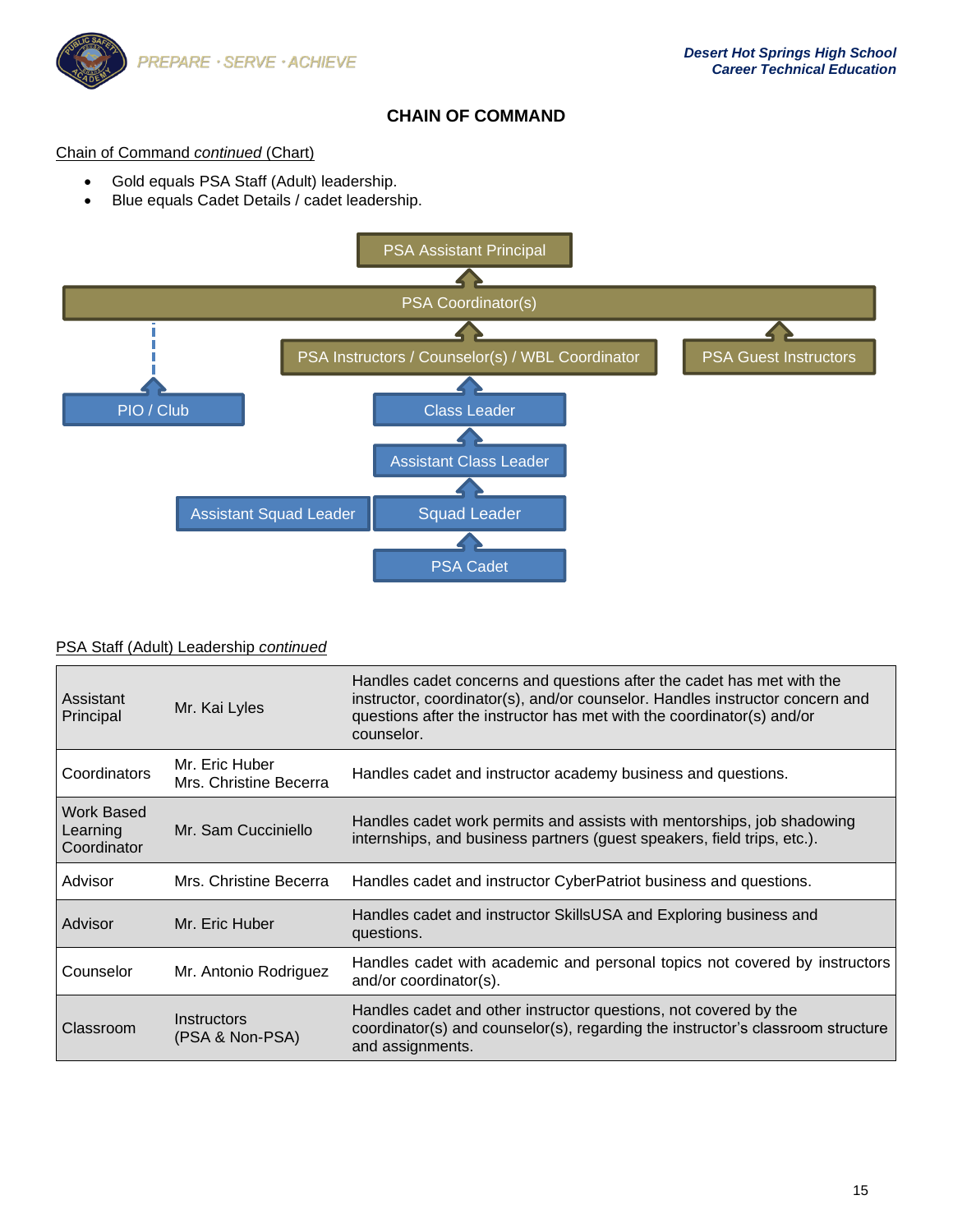

## **UNIFORM**

Uniform Policy *continued*

- l. You are required to obtain the approved PSA t-shirt, pants, boots, and professional business attire. i. You are responsible for notifying the PSA Coordinator(s) if you are unable to obtain these items.
- m. PSA will supply the belt, uniform shirts, jacket, and ribbons.

## Uniform Classifications

**Class A** - Worn for specific occasions by 9th-12th grades, as directed by the PSA Coordinator(s).

- a. PSA Issued Long Sleeve Uniform Shirt with Patches and Issued Tie and Tie Bar (ribbons as earned)
- a. PSA T-shirt
- b. Dark Navy Pants Dickies #874 (Work Pant / Original Fit / Flex / male style with 4 pockets)
- c. PSA Issued Black Belt (Basketweave Style with Plain Silver Buckle)
- d. Plain Black Socks with Plain Black Leather Boots (without safety toe and shank; able to hold a shine)

**Class B** - Main uniform, worn by 10th-12th grades and 9th grade beginning 2nd Semester.

- a. PSA Issued Short Sleeve Uniform Shirt with Patches (ribbons as earned)
- b. PSA T-shirt
- c. Dark Navy Pants Dickies #874 (Work Pant / Original Fit / Flex / male style with 4 pockets)
- d. PSA Issued Black Belt (Basketweave Style with Plain Silver Buckle)
- e. Plain Black Socks with Plain Black Leather Boots (without safety toe and shank; able to hold a shine)

**Class C** - Worn for specific occasions by 9th-12th grades, as directed by the PSA Coordinator(s).

- Worn by the 9th grade during 1st Semester.
	- a. PSA T-shirt
	- b. Blue Denim Jeans (plain with 4 pockets; no capris, no acid washed, no tears, or no artwork)
	- c. PSA Issued Black Belt (Basketweave Style with Plain Silver Buckle)
	- d. Plain White Socks with Plain Athletic Shoes with Laces (non-bright colors)

## **Physical Training Gear** - Worn during physical training (PT) by all grades.

- a. PSA T-Shirt
- b. Plain Blue PE Shorts (DHSHS PE shorts are acceptable).
- c. Plain White Socks with Plain Athletic Shoes with Laces (non-bright colors)

### **Professional Business Attire** (PBA) - Worn by all grades, as directed by the PSA Coordinators.

- a. Dress Shirt plain long sleeve button down, with collar (solid plain colors: white, blue, gray) with tie (solid plain colors: black, navy blue) and plain white t-shirt.
	- i. Females do not wear ties and may have a dress style shirt with plain white t-shirt or slip.
- b. Dress Pants plain with two pockets in the front and two in the rear (solid plain colors: black, dark gray, or navy blue).
	- i. Female pants usually do not have pockets.
- c. Dress Shoes plain black leather (able to hold a shine) and plain black socks.
	- i. Females same as males (with a maximum of a 2-inch heel) with plain black female socks or stockings.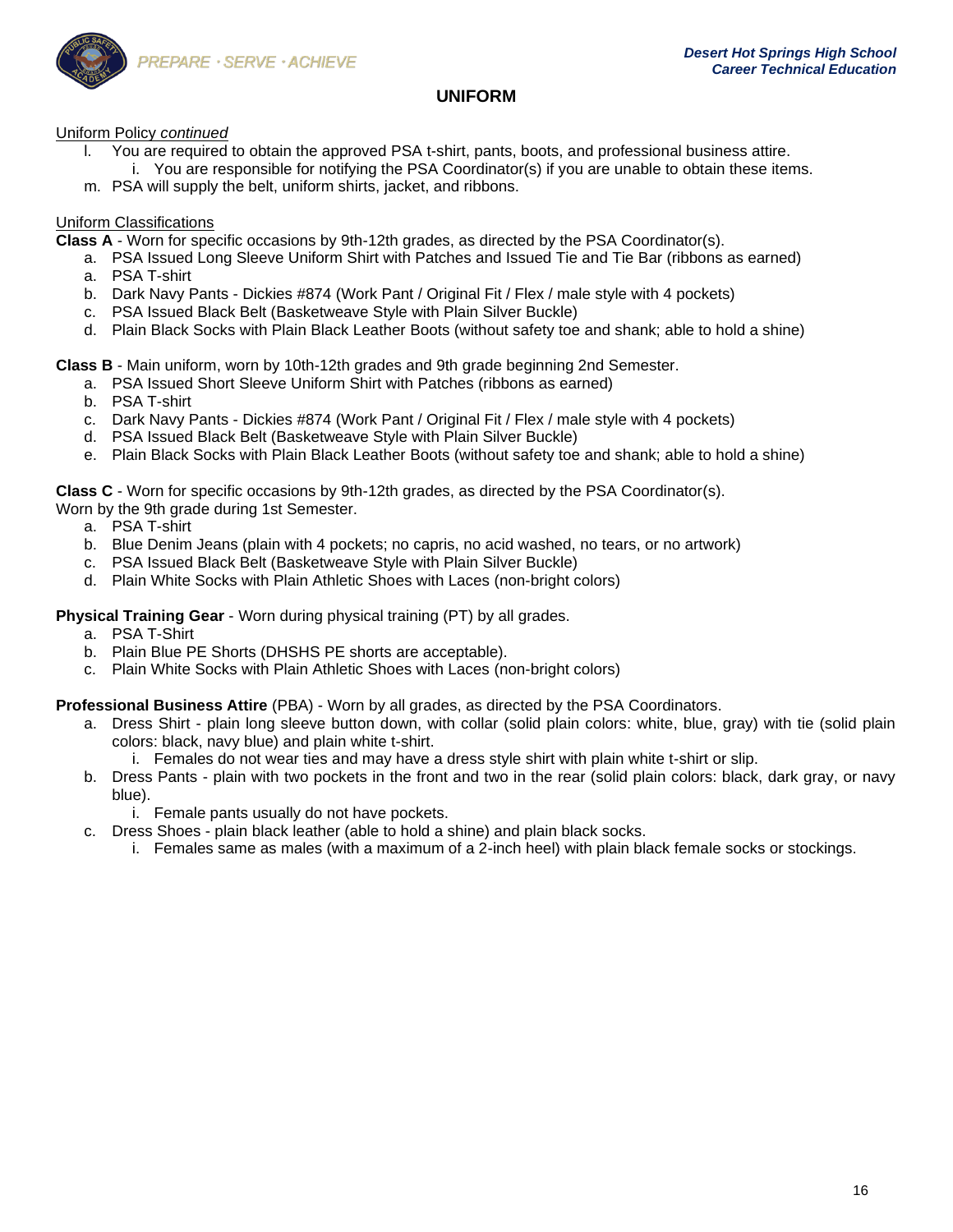

# **INSIGNIAS & RIBBONS**

Cadet Detail Uniform Insignias Once earned, are worn on the Class A and B uniform shirts. *(To be determined.)*

Class Leader Assistant Class Leader Squad Leaders Assistant Squad Leaders Public Information Officers / Club Positions

Miscellaneous Uniform Insignias Once earned, are worn on the Class A and B uniform shirts. *(To be determined.)*

Achievement/Retention Uniform Ribbons

Once earned, are worn on the Class A and B uniform shirts, lined up and centered on the top seam of the left pocket. Only 3 ribbons will be worn in a row.

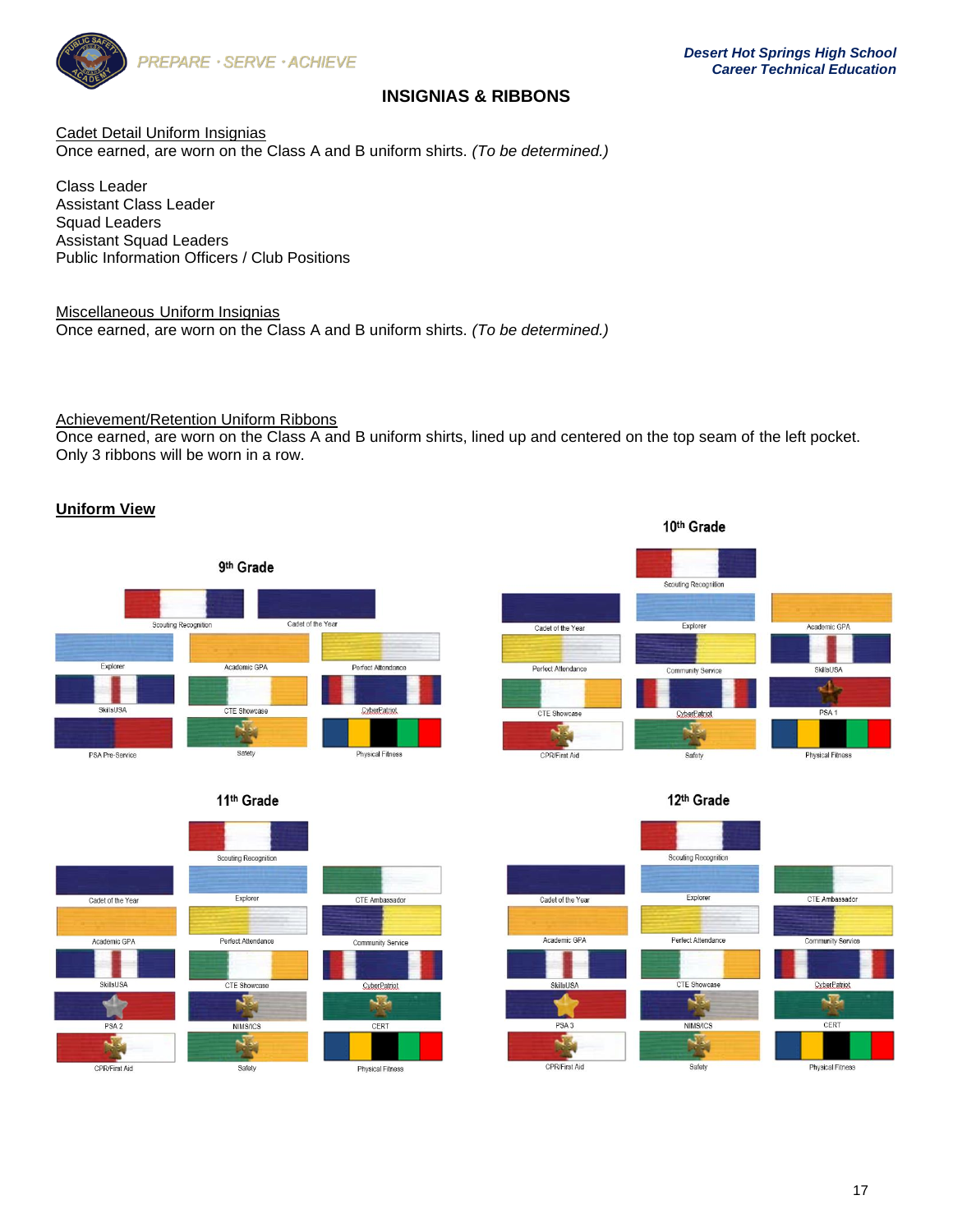

## **INSIGNIAS & RIBBONS**

#### Achievement/Retention Uniform Ribbons

- 1. Cadets are expected to maintain their competency in their certifications/trainings and demonstrate their knowledge with others and peers.<br>2. Ribbons are earned and awarded. Ribbons may also be removed for not demonstrat
- 2. Ribbons are earned and awarded. Ribbons may also be removed for not demonstrating the expectations associated with the ribbon(s).<br>3. Only Cadets who successfully complete PSA and graduate their senior year will be allow
- 3. Only Cadets who successfully complete PSA and graduate their senior year will be allowed to retain their ribbons and wear it on their PSA stole.<br>4. Stars will be added to ribbons for each time earned (Ribbon = 1st; Bron
- 4. Stars will be added to ribbons for each time earned (Ribbon = 1st; Bronze = 2nd; Silver = 3rd; and Gold = 4th time).

| <b>Scouting's Eagle or Gold Award Recognition</b><br>Cadet must earn the top award in Scouting (Must provide proof of award from Scouting Advisor.)                                                                                                                                                                                                                      |
|--------------------------------------------------------------------------------------------------------------------------------------------------------------------------------------------------------------------------------------------------------------------------------------------------------------------------------------------------------------------------|
| Cadet of the Year                                                                                                                                                                                                                                                                                                                                                        |
| Cadet must meet and exceed (1) all academics and skills requirements and (2) all SOP for their grade level.<br>Be voted by their peers, PSA Staff, and industry partners for their outstanding character and dedication.                                                                                                                                                 |
| Law Enforcement / Fire Explorer<br>Cadet must all be an active member of a law enforcement/fire Explorer program; issued by the Explorer Advisor.<br>May only wear the ribbons if they are an active member of an Explorer program in good standing.                                                                                                                     |
| <b>PSUSD CTE Ambassador</b><br>Cadet must apply, interview, and be selected for the ambassadorship, as well as complete their term in good standing.                                                                                                                                                                                                                     |
| <b>Academic Achievement</b><br>Cadet must earn an overall GPA of 3.5 or higher in all their courses for an academic year.<br>$\bullet$                                                                                                                                                                                                                                   |
| <b>Perfect Attendance</b><br>Cadet must have attendance at every scheduled class meeting during the preceding academic year.<br>$\bullet$                                                                                                                                                                                                                                |
| <b>Community Service</b><br>Cadet must complete 100 hours of approved outside of school and related to public safety community service.                                                                                                                                                                                                                                  |
| <b>SkillsUSA</b><br>Cadet must attend all meetings and trainings and demonstrate leadership qualities.<br>$\bullet$<br>Compete at the regional, state, and/or national level(s) related to public safety.                                                                                                                                                                |
| <b>PSUSD CTE Showcase</b><br>Cadet must conduct the research and planning, as well as participate in the Showcase.<br>Cadet and their team must receive 1 <sup>st</sup> or 2 <sup>nd</sup> place in the Showcase.<br>$\bullet$                                                                                                                                           |
| <b>CyberPatriot</b><br>Cadet must attend all meetings and trainings, as well as compete at the regional, state, and/or national level(s).                                                                                                                                                                                                                                |
| Senior Year (formerly PSA 3) - Tenure, Academics, and Skills<br>Cadet must meet the SOP (all policies and procedures including uniform, events, and professionalism).<br>$\bullet$<br>Must complete all assignments, assessments, and skills in Emergency Medical Responder with a 3.0 GPA or higher, as<br>well as completion of their internship and Capstone Project. |
| Junior Year (formerly PSA 2) - Tenure, Academics, and Skills<br>Cadet must meet the SOP (all policies and procedures including uniform, events, and professionalism).<br>Must complete all assignments, assessments, and skills in Introduction to Criminal Justice with a 2.2 GPA or higher, as<br>$\bullet$<br>well as completion of their mentorship/job shadowing.   |
| Sophomore Year (formerly PSA 1) - Tenure, Academics, and Skills<br>Cadet must meet the SOP (all policies and procedures including uniform, events, and professionalism).<br>Must complete all assignments, assessments, and skills in Principles of Emergency Services with a 2.2 GPA or higher, as<br>$\bullet$<br>well as completion of their mentorship.              |
| Freshmen Year (formerly PSA Pre-Service) - Tenure, Academics, and Skills<br>Cadet must meet the SOP (all policies and procedures including uniform, events, and professionalism).<br>And complete all assignments, assessments, and skills in Public Safety - Introduction with a 2.2 GPA or higher.                                                                     |
| FEMA's National Incident Command Management System<br>Cadet must earn certification in all four (ICS 100, 200, 700, 800).                                                                                                                                                                                                                                                |
| <b>Community Emergency Response Team</b><br>Cadet must earn certification in CERT.                                                                                                                                                                                                                                                                                       |
| <b>CPR/First Aid</b><br>Cadet must earn First Aid/CPR/AED (Infant/Child/Adult) by ARC or AHA, as well as earn "Stop the Bleed" certification.<br>$\bullet$                                                                                                                                                                                                               |
| <b>Safety Award</b><br>Cadet must earn certification in Pedestrian and Bicycle Safety from Riverside University Health System, Public Health.<br>$\bullet$                                                                                                                                                                                                               |
| <b>Public Safety Physical Fitness Award</b><br>Cadet must complete the requirements for the Law Enforcement Exploring Physical Fitness Proficiency Award.                                                                                                                                                                                                                |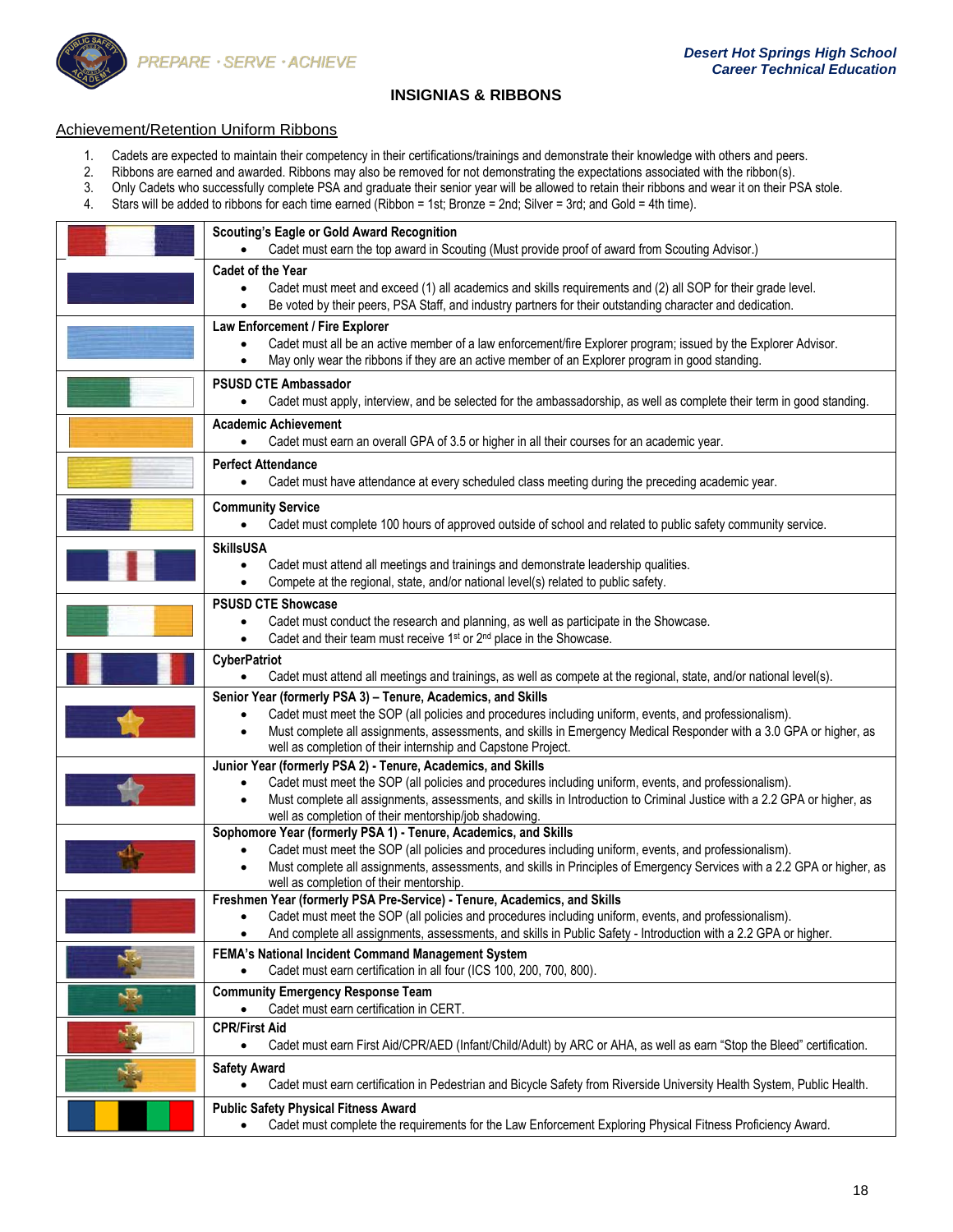

## **SIMULATED WEAPONS POLICY**

(Written January 31, 2018)

## **Purpose**

The Public Safety Academy (PSA), at Desert Hot Springs High School (DHSHS) with the Palm Springs Unified School District (PSUSD), is committed to maintaining a safe and secure environment for the campus, community, and its guests. In support of this commitment, this policy sets forth guidelines governing the possession of public safety simulated weapons for use in events sponsored and/or authorized by PSA, including use in competitions, recruitment, and training. This policy does not address the possession and use of real weapons and of simulated weapons for non-training purposes, which are covered by policies/laws set by the Palm Springs Unified School District's Board of Education and California Education and Penal Codes.

### **Definitions**

For the purpose of this policy, a weapon is defined as a manufactured device designed to intimidate, injure, or kill another person. Examples of weapons include, but are not limited to: firearms, knives, explosives, air/BB/pellet guns, stun guns, paintball guns, bows (of any kind), swords, martial arts weapons, knuckles, chemical weapons, slingshots, Billy clubs, or any device use to commit a crime and prohibited by California Education and/or Penal Codes, as well as federal law.

### **Procedures**

PSUSD strictly prohibits possession of simulated weapons in and around any facility owned or controlled by the PSUSD and at any PSUSD approved or sponsored event. Exception: Staff and/or student(s) are authorized to possess a simulated weapon for competition, recruitment, and/or training with PSA, only when the following criteria are met.

- 1. Staff, student(s), and their parent/guardian (if applicable) must have read and acknowledged this policy via signature.
- 2. Staff and student(s) must complete training for transporting, handling, and the safe use of the simulated weapon (as prescribed by the CTE/PSA Instructor and Business/Industry Partners).
- 3. Simulated weapons must:
	- a. Be inspected prior to the event.
	- b. Have been approved by public safety agencies and/or SkillsUSA.
	- c. Have been approved by PSA's Business/Industry Partners.
	- d. Be specifically manufactured for simulation or training purposes.
	- e. Be UNABLE to chamber/house and/or fire a projectile.
	- f. Be UNABLE to discharge an electrical current.
- 4. Simulated weapons may only be used in the classroom and at approved competitions during the time and in the manner specified.
- 5. Whenever simulated weapons are transported from one location to another, including within the same building, it must be placed in a secure container in such a manner that it cannot be observed.
- 6. Under no circumstance are staff and student(s) to remove a simulated weapon(s) from campus, place in their backpack or bag, and/or take home.
- 7. Staff and student(s), to whom written permission has been granted, must maintain custody of the simulated weapon(s) at all times and may not transfer custody of the simulated weapon(s) to any person not specified in the written permission. The written permission must accompany the simulated weapon(s) at all times.
- 8. Staff and student(s), to whom permission has been granted, may not use or be under the influence of alcohol, a controlled substance or narcotic, and/or engage in any reckless behavior while in possession of a simulated weapon(s).
- 9. When not in use for competitions, recruitment, and/or training, the simulated weapon(s) must be securely stored in a location chosen by the CTE/PSA Instructor and approved by the PSUSD Director of CTE, DHSHS Principal, or his/her designee(s). Under no circumstances may simulated weapon(s) be stored in any DHSHS/PSUSD owned, leased, or controlled facilities other than an approved safety storage area.
- 10. If for any reason it is not possible for staff and/or student(s), in authorized possession of simulated weapon(s), to return the item(s) to an approved safety storage area, the simulated weapon(s) should be brought for temporary safe storage to the Principal or Assistant Principal's office or his/her designee(s).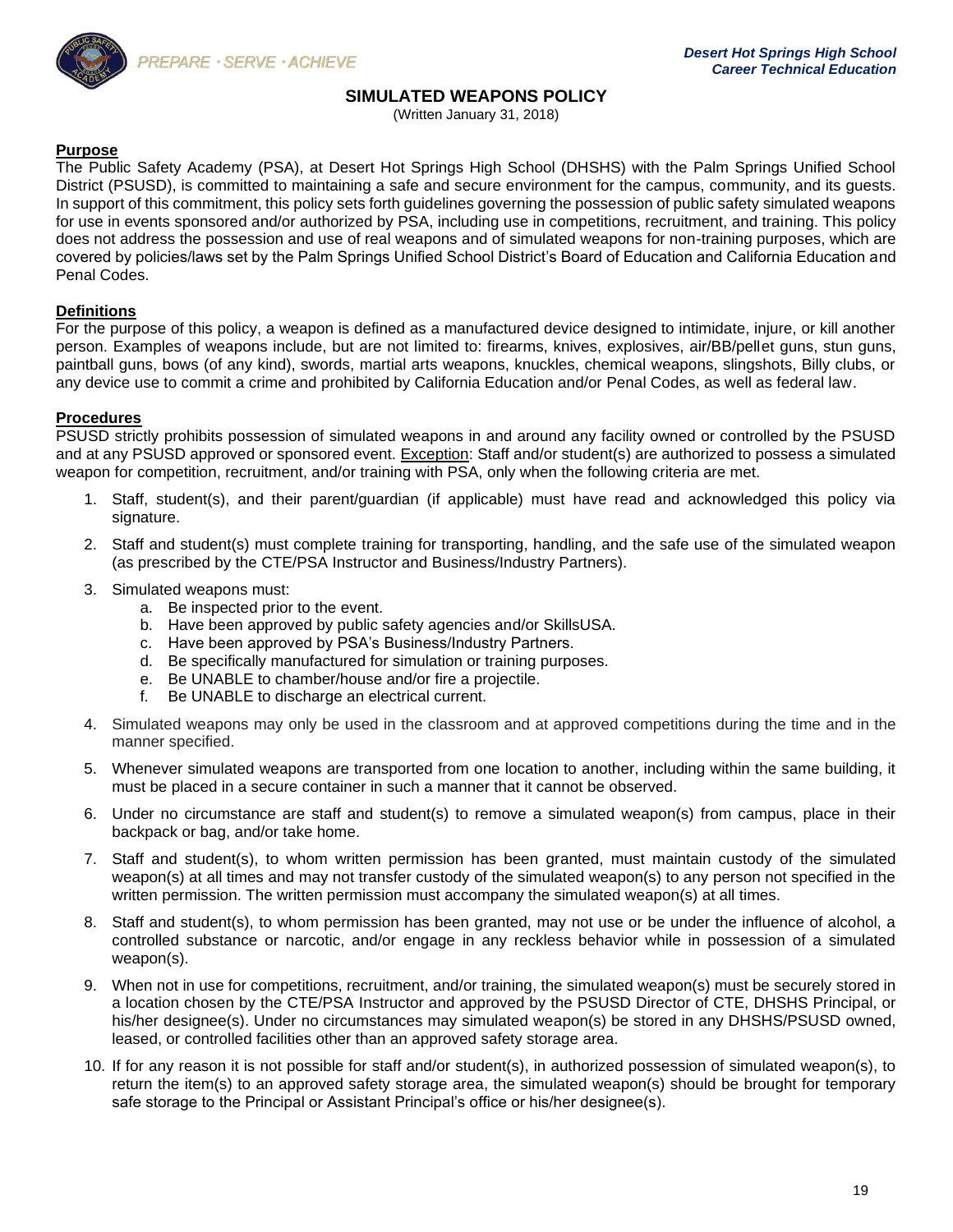

- PREPARE · SERVE · ACHIEVE
- 11. Under no circumstances may staff, student(s), and guests bring their own simulated weapon(s) to campus or events. Staff, student(s), and authorized public safety guests are limited to using simulated weapon(s) supplied by the CTE/PSA Instructor or authorized public safety agencies.
- 12. If at any time the simulated weapon(s) is lost, stolen, or taken, the staff and student(s) responsible for the simulated weapon(s) must IMMEDIATELY contact the PSA staff member present. The PSA staff member present will then IMMEDIATELY contact the CTE/PSA Instructor and Principal or Assistant Principal's office or his/her designee(s). The CTE/PSA Instructor and Principal or Assistant Principal's office or his/her designee(s) will then notify the School Resource Officer and/or PSUSD Security.
- 13. If at any time the simulated weapon(s) cause concern with others, the simulated weapon(s) will be removed from public view and locked in the appropriate storage container. Staff and/or student(s) responsible for it must IMMEDIATELY contact the PSA staff member present. The PSA staff member present will then IMMEDIATELY contact the CTE/PSA Instructor and Principal or Assistant Principal's office or his/her designee(s).
- 14. An Incident Report must be written by the student(s) responsible for the simulated weapon(s), as well as the PSA staff member present if *Procedures 12 and/or 13* occur. The original Incident Report must be submitted the Principal or Assistant Principal's office or his/her designee(s) and a copy submitted to the CTE/PSA Instructor.
- 15. Any staff and/or student(s) in violation of this policy will be referred to the Principal or Assistant Principal's office. If misconduct is determined, the staff and/or student(s) may receive a consequence, referred to law enforcement, and/or be removed from PSA.
- 16. The PSUSD's Director of Linked Learning / CTE will be notified by the CTE/PSA Instructor of any incidences and provided with monthly updates.
- 17. PSUSD, DHSHS, PSA, and PSA's Business/Industry Partners reserve the right to change, alter, and/or modify this policy at any time at its discretion and without notice.

## **Inventory Control**

- 1. All simulated weapons must be locked in an approved cabinet or storage container and designed room.
- 2. All simulated weapons must be signed "out" and "in" by the user and CTE/PSA Instructor or his/her designee(s), who is a PSUSD employee, not a student.
- 3. All simulated weapons must be visually accounted for daily and after any time it is used.

## **Additional**

This section has been updated. Appendix A: PSA Simulated Weapons Use Form and Appendix B: PSA Issued Materials Form (from the original document) are no longer in use. Cadets are to use an electronic Google Form for Equipment Management.

## **Acknowledgement of Understanding**

The following signatures indicate that I/we (staff, student, and parent/guardian) have read and understand PSA's Simulated Weapons Policy and I/we agree to adhere to the guidelines, procedures, and consequences stated within. (All documents are linked or posted in Google Classroom and on the PSA website. All staff will receive a hardcopy.)

# *\* Signature on the Cadet Agreement covers this policy.*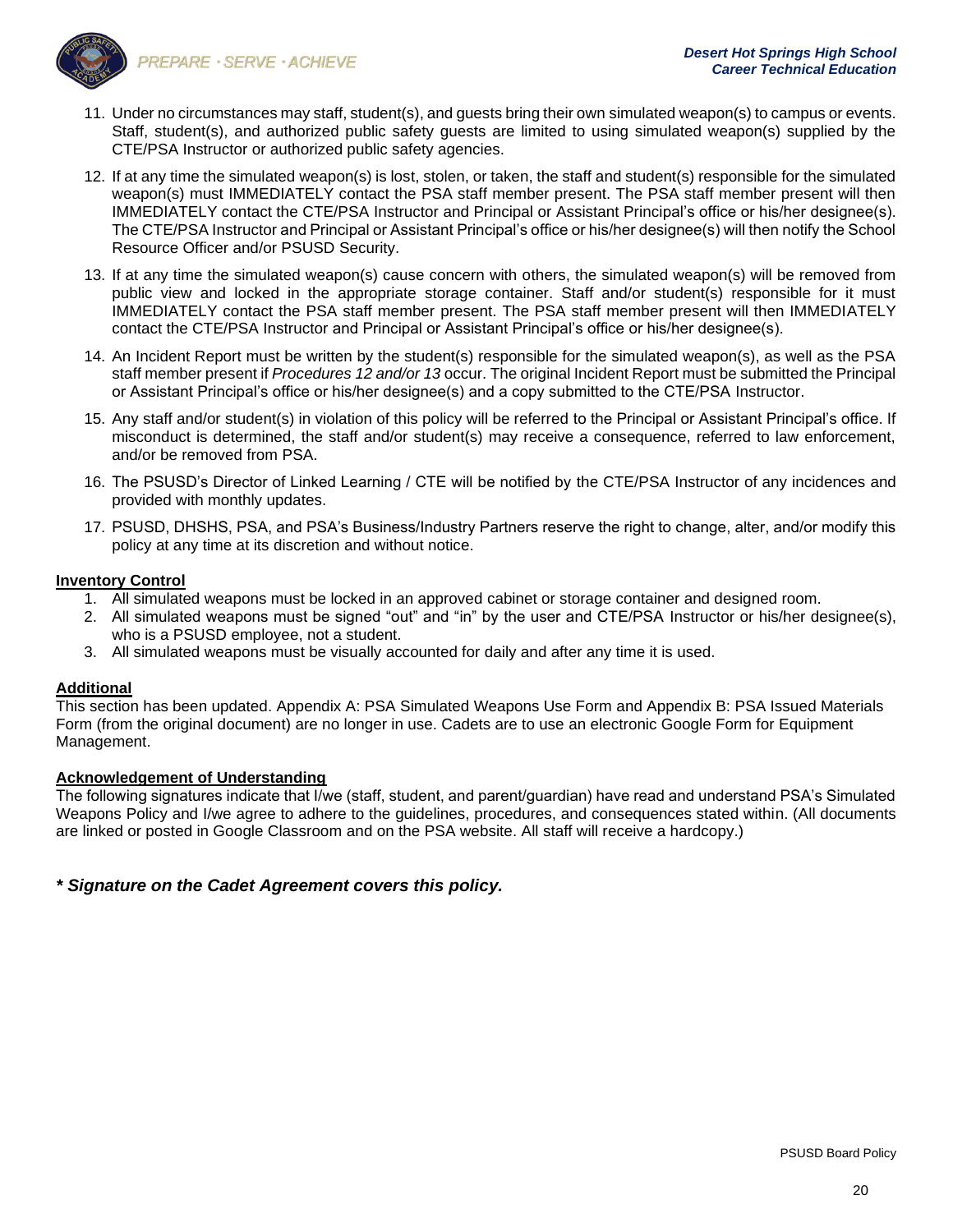

### **HOLD HARMLESS AGREEMENT 2021-2022**

### **This student portion of the Hold Harmless Agreement (Release, Waiver, and Assumption of the Risk) pertains to my participation with the Palm Springs Unified School District's Desert Hot Springs High School Public Safety Academy.**

I understand that I hold the Palm Springs Unified School District (PSUSD), its officers, agents, employees, and business/industry partners harmless from any and all liability or claims, which may arise out of or in connection with my participation in the Desert Hot Springs High School's (DHSHS) Public Safety Academy (PSA) during cocurricular and extracurricular activities, excursions, and field trips as indicated in California Education Code Section 35330.

I fully understand, as a student participant, that I am to abide by all policies and procedures governed by the PSUSD, DHSHS, PSA Standard Operating Procedures (SOP), and PSA's business/industry partners. Any violation of these policies and procedures may result in me receiving a consequence, as described in the PSA SOP section 6.2.

For and in consideration of allowing me to participate with the DHSHS PSA and to the maximum extent allowed by law, it is my intention by signing this document to exempt and relieve the PSUSD, its officers, agents, employees, and business/industry partners from liability for personal injury, property damage, or wrongful death. I am fully aware of the risks and hazards inherent in participating and nevertheless, I hereby elect voluntarily to participate and assume all risk of loss, damage, or injury that may be sustained by me while participating.

I understand that this Student Hold Harmless Agreement (Release, Wavier, and Assumption of the Risk) shall apply not only to me but also to my heirs, executors, administrators, next of kin, assigns, and successors.

I acknowledge that I have read this document and have been fully and completely advised of the potential dangers incidental in participating, as described in the PSA SOP; I am fully aware of the legal consequences of signing this document. By my signature below, I hereby certify that I am at least eighteen (18) years old. If I am under the age of eighteen (18), my parent/guardian has read this form with me and has completed the parent/guardian portion of the Hold Harmless Agreement (Release, Wavier, and Assumption of the Risk) below.

Student Name (Print Legal First and Last Name): Date of Birth (mm/dd/yyyy):  $\sqrt{2\pi}$ Student Signature: Date: Date: Date: Date: Date: Date: Date: Date: Date: Date: Date: Date: Date: Date: Date: Date: Date: Date: Date: Date: Date: Date: Date: Date: Date: Date: Date: Date: Date: Date: Date: Date: Date: Date:

#### **This parent/guardian portion of the Hold Harmless Agreement (Release, Waiver, and Assumption of the Risk) pertains to my child's/minor's participation with the Palm Springs Unified School District's Desert Hot Springs High School Public Safety Academy.**

I, the parent/guardian of \_\_\_\_\_\_\_\_\_\_\_\_\_\_\_\_\_\_\_\_\_\_\_\_\_\_\_\_\_\_\_\_\_\_\_\_\_\_\_\_\_\_\_\_\_\_\_\_\_\_\_\_\_\_\_\_\_, (my child's/minor's name) do hereby represent that I am, in fact, acting in such capacity and agree to defend, indemnify, and hold harmless the Palm Springs Unified School District, and any of its officers, agents, employees, and/or business/industry partners, from all liability, loss, or harm that may occur by reason of my child's/minor's participation in the Desert Hot Springs High School's Public Safety Academy. By my signature below, I, the parent/guardian, acknowledge and agree to the above, as well as the student portion of the Hold Harmless Agreement (Release, Waiver, and Assumption of the Risk) signed above by my child/minor.

Parent/Guardian Name (Print First and Last Name): \_\_\_\_\_\_\_\_\_\_\_\_\_\_\_\_\_\_\_\_\_\_\_\_\_\_\_\_\_\_

Parent/Guardian Signature: Date: